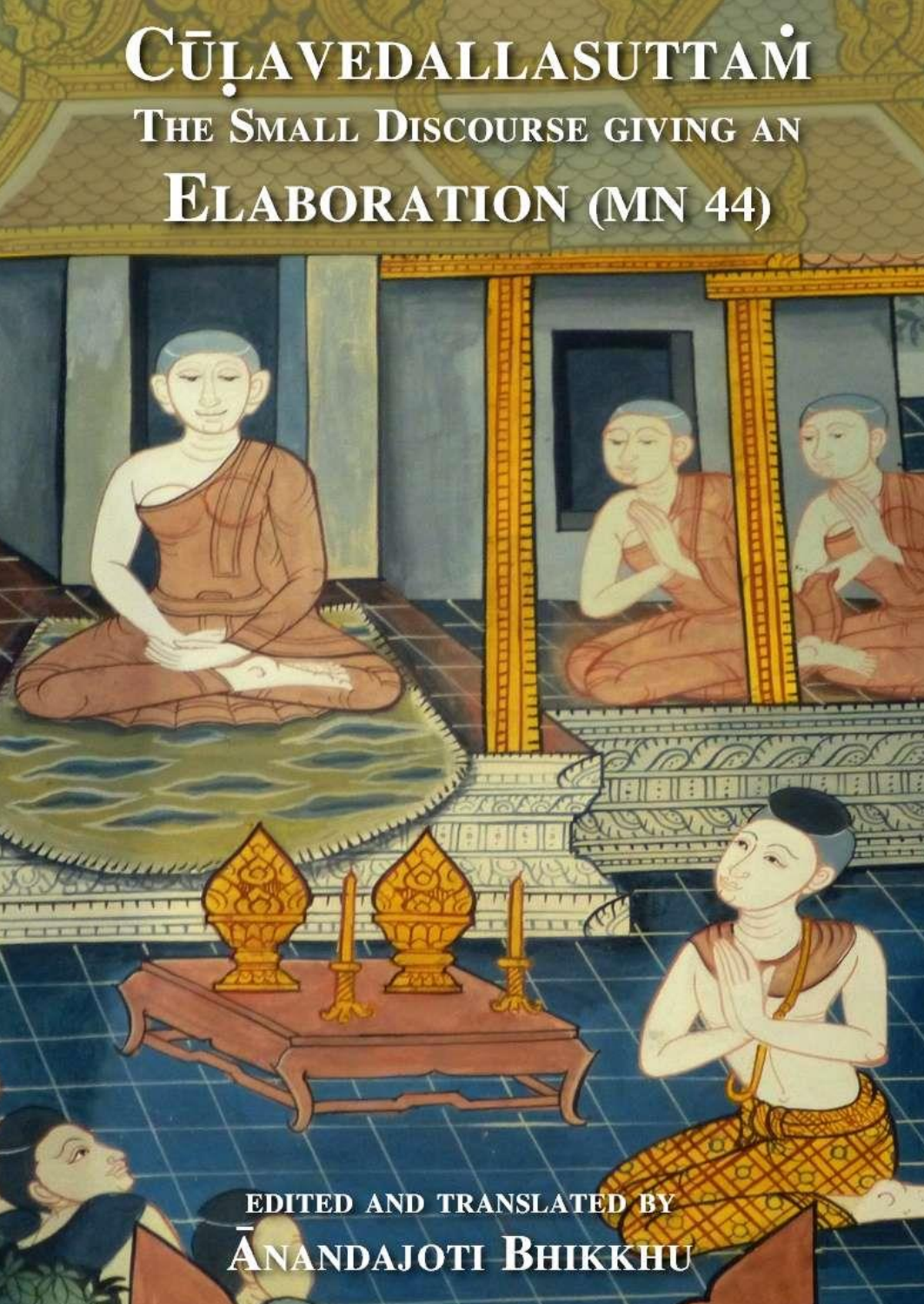# **Cūḷavedallasuttaṁ The Small Discourse giving an Elaboration (MN 44)**

text and translation by **Ānandajoti Bhikkhu**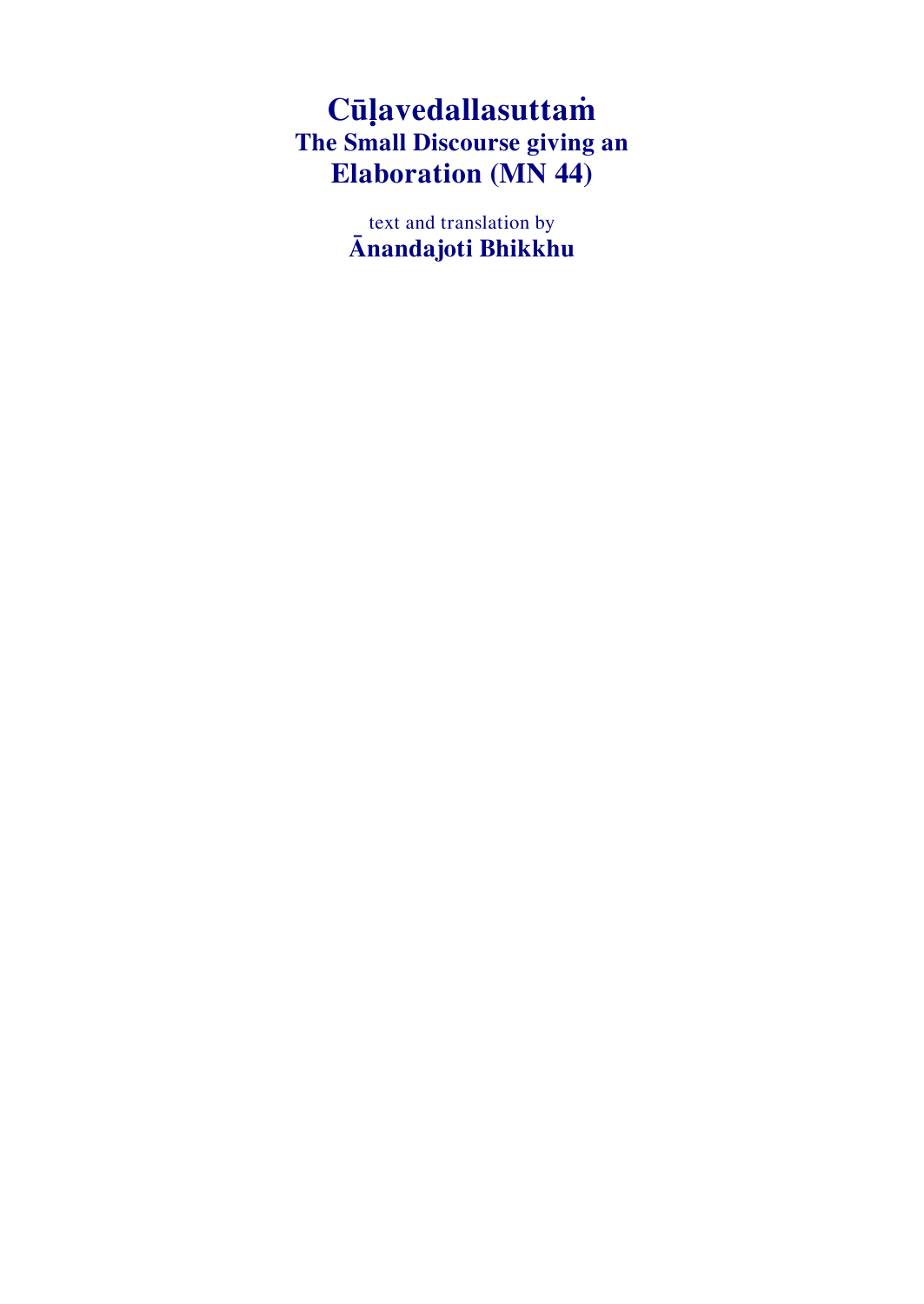**Table of Contents**

**[Texts](#page-3-0)** [Introduction](#page-4-0)

#### **[The Commentarial Introduction](#page-7-0)**

#### **[The Small Discourse giving an Elaboration](#page-16-0)** [Introduction](#page-16-1) [Q1. Embodiment](#page-16-2) [Q2. Arising of Embodiment](#page-17-0) [Q3. Cessation of Embodiment](#page-18-0) [Q4. The Path Leading to the Cessation of Embodiment](#page-18-1) [Q5. Attachment and the Five Constituents](#page-19-0) [Q6. Embodiment View](#page-20-0) [Q7. No Embodiment View](#page-21-0) [Q8. Eightfold Noble Path](#page-22-0) [Q9. Path Conditioned](#page-22-1) [Q10. Constituents of the Path](#page-23-0) [Q11. Concentration](#page-24-0) [Q12. Processes](#page-24-1) [Q13. Processes Definitions](#page-25-0) [Q14. Explanation of Definitions](#page-25-1) [Q15. The Attainment of Cessation](#page-26-0) [Q16. Processes that Cease First during Cessation](#page-26-1) [Q17. The Emergence from Cessation](#page-27-0) [Q18. Processes that Arise First during Emergence](#page-27-1) [Q19. Contacts after Emergence](#page-28-0) [Q20. Inclination after Emergence](#page-28-1) [Q21. Number of Feelings](#page-29-0) [Q22. Types of Feelings](#page-29-1) [Q22. Definition of Feelings](#page-30-0) [Q23. Tendencies underlying Feelings](#page-30-1) [Q24. Range of Tendencies](#page-31-0) [Q25. Abandonment of Tendencies](#page-31-1) [Q26. Necessity of Abandonment](#page-32-0) [Q27. Complement of Unpleasant Feeling](#page-34-0) [Q28. Complement of Pleasant Feeling](#page-34-1) [Q29. Complement of Neither-Unpleasant-nor-Pleasant Feeling](#page-34-2) [Q30. Complement of Ignorance](#page-34-3) [Q31. Complement of Understanding](#page-34-4) [Q32. Complement of Freedom](#page-35-0) [Q33. Complement of Nibbāna](#page-35-1) [Interview with the Fortunate One](#page-36-0)

**[The Commentarial Conclusion](#page-37-0)**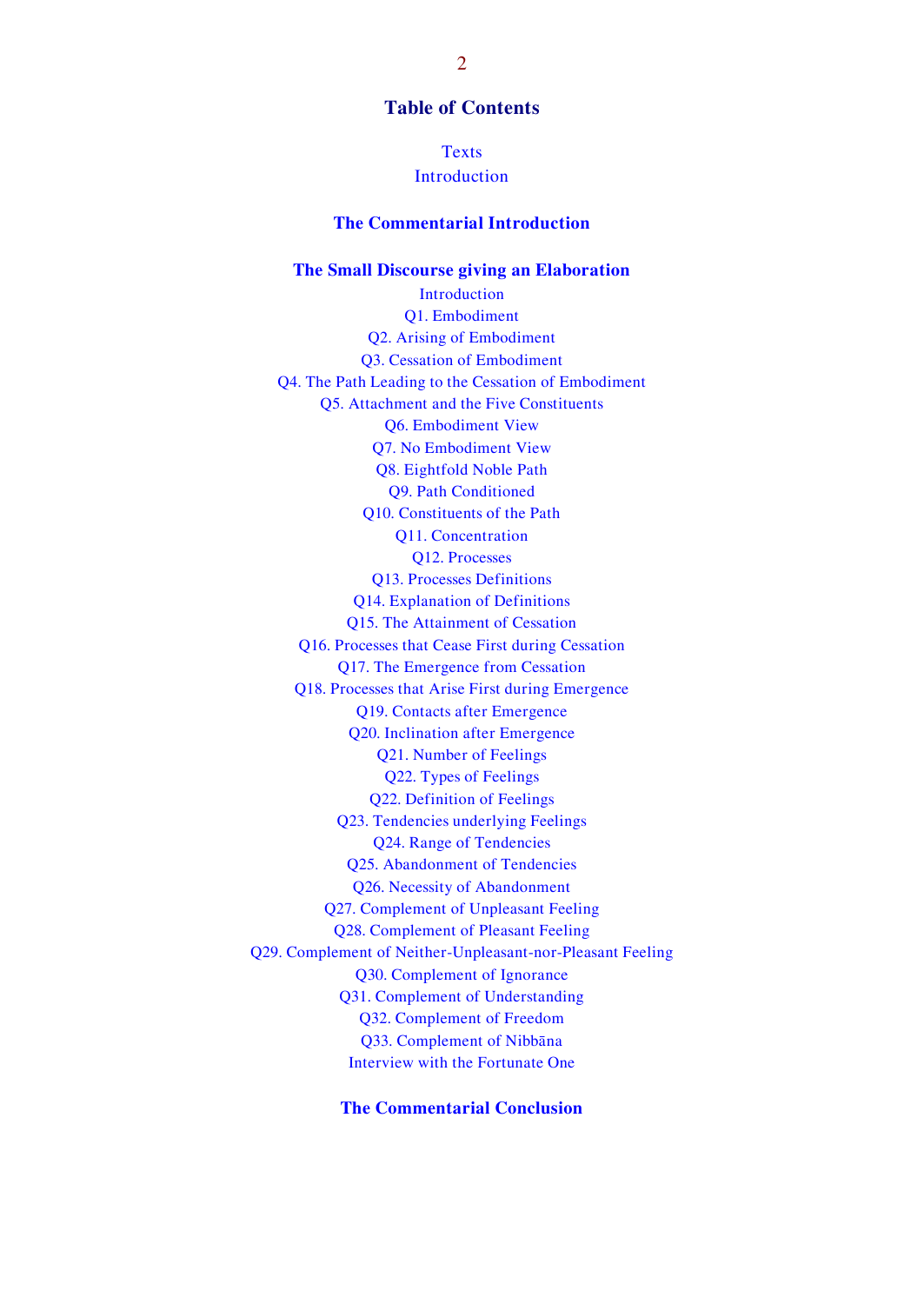## <span id="page-3-0"></span>**Texts**

#### **Main Text**

**BJT**: Śrī Laṁkan edition, from the Buddha Jayanti Tripitaka Series, Volume X (Colombo, 1964/2508, reprinted with corrections 2005). The most reliable and the clearest edition.

**PTS**: European edition, Majjhima-nikāya, Vol. I, (London 1888, reprinted Oxford, 1979). This edition is heavily abbreviated, over and above the normal peyyāla passages, and difficult to reconstruct.

**RTE**: Royal Thai edition, as found on Budsir for Windows CD-ROM (version 2.0, Bangkok, 1996). This edition is the most problematic in its readings, often finding readings unknown elsewhere. $\frac{1}{1}$ 

**ChS**: Burmese edition as found on the Chaṭṭha Saṅgāyana CD-ROM (version 3, Igatpuri, no date but = 1999). Has all the normal problems associated with the Burmese texts, like spelling differences, and attempts to rectify what it feels is wrong metre.

**MLD**: Middle Length Discourses of the Buddha, translated by Bhikkhu Ñāṇamoli and Bhikkhu Bodhi (2nd edition, Wisdom Publications, Somerville, 2001). A readable translation, but it is spoilt in places by being little more than an elliptic paraphrase, which glosses over many of the problems in the text.

#### **Commentarial Introduction**

**ChS-A**: Burmese edition as found on the Chaṭṭha Saṅgāyana CD-ROM (version 3, Igatpuri, no date but  $= 1999$ ).

**PTS-A**: European edition, Papañcasūdanī, Majjhimanikāyaṭṭhakathā of Buddhaghosācariya, Vol. II, (London 1928, reprinted London, 1979).

#### **Note**

In the main text there is only one major difference in the readings between the editions, others being trivial: when the questions are asked about the complements to Unpleasant and Pleasant Feeling, all texts except RTE give the answers as Pleasant and Unpleasant Feeling. RTE however states they are passion (*rāga*) and repulsion (*paṭigha*).

Interestingly, the complement to Neither-Unpleasant-nor-Pleasant is said by all editions to be ignorance (*avijjā*), which is the tendency (*anusaya*), and passion and repulsion are also tendencies. As either could be counted as complements, it is difficult to decide which reading is correct, I have therefore taken the majority reading on this.

<sup>&</sup>lt;sup>1</sup> See the discussion of some of these readings in the Introduction below.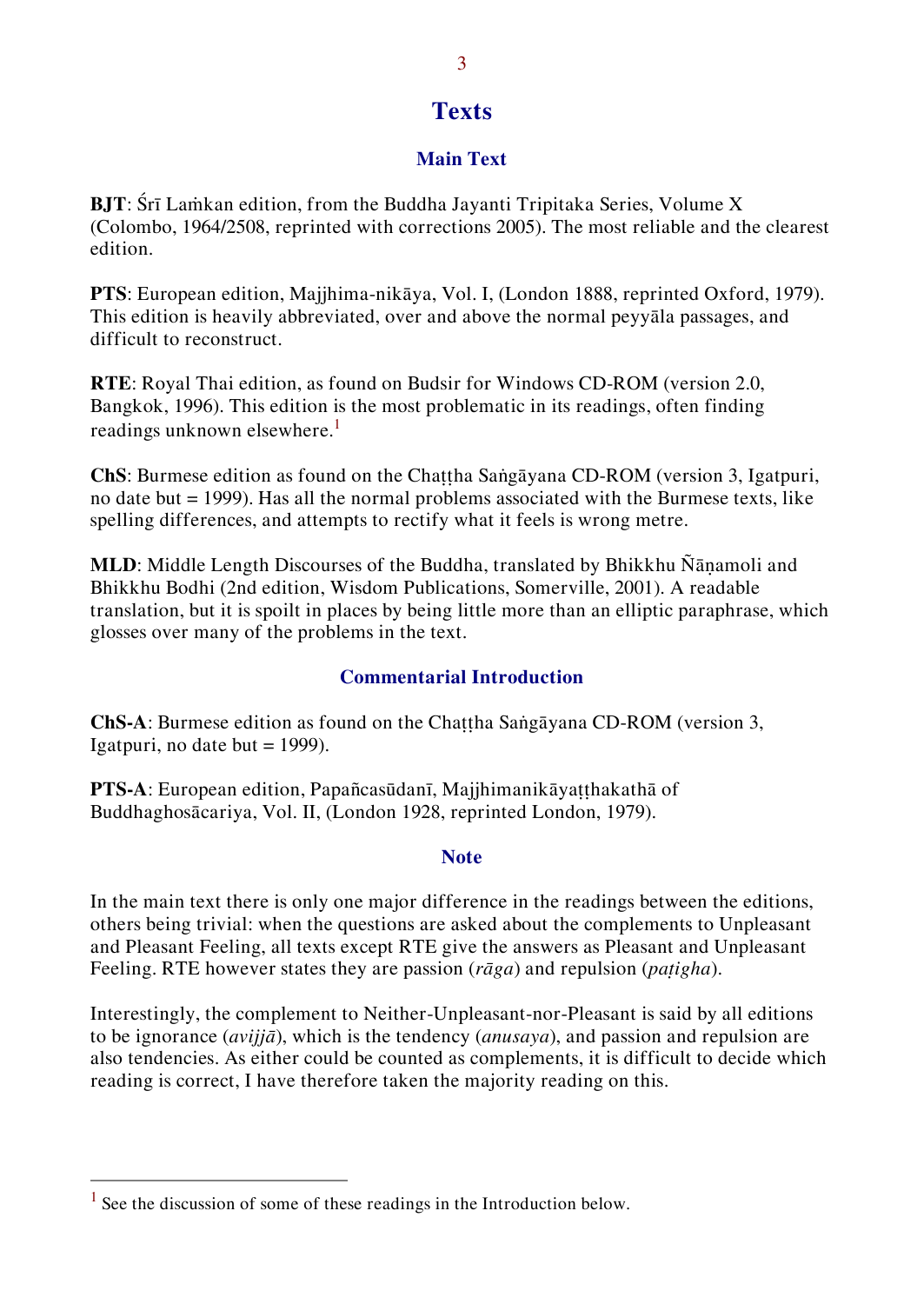## <span id="page-4-0"></span>**Introduction**

What follows is a record of a conversation between the Arahat nun Dhammadinnā and her ex-husband, the Non-Returner (*Anāgāmī*) Visākha. The basis for the story is that Visākha had been amongst the first to hear the newly awakened Buddha teach, and had on that occasion attained Stream Entry, and subsequently the state of a Non-Returner.

As he was no longer able to live a normal householder's life his wife Dhammadinnā decides to go forth herself, and in no long time she attains Arahatship while in the countryside. She then returns to the capital, and Visākha, hearing of her sudden return, decides to visit her to find out if she is dissatisfied, or if she has understood the teaching.

Rather than asking her directly, however, he decides to ask her questions on the teaching, and to judge for himself from the answers she gives. The discourse then consists of a series of questions asked by Visākha and the profound answers given by Ven Dhammadinnā.

It should be noted that this is a very important turn of events given the context of ancient Indian society, for here it is the woman who attains to the higher level, and the ex-wife is now seen as able to teach her husband, and the husband as willing to learn from her.

At the end of the discourse Visākha relates all that passed between them to the Buddha and he confirms that the teaching is exactly as he would have given it himself, thereby making it his own word (*Buddhavacana*).

\* \* \*

The questions are arranged in series, and mainly follow on from the answer that was previously given, probing into the depths of the teachings given by the Buddha, and Dhammadinnā's own experience and understanding of the practices entailed.

The first set of questions (1-7) are about the meaning of embodiment, its arising, cessation and the path to the cessation; and related questions on the twenty kinds of embodiment view, how they arise and how they do not arise.

The next set (8-11) concern the eightfold noble path, its definition, its conditionality, and how it is organised, which is followed by a question about concentration, its causes, accessories and development.

We then move on to a set of questions (12-14) about bodily, verbal and mental processes and their definitions. The next set of questions about the cessation of perception and feeling (15-20) segue very nicely with the preceding set, and further expand on the answers given there.

There is then a set of questions on feelings (21-26), what they are, their types, definitions, and the tendencies that underlie them. There follows a set on various complements (27- 33), beginning with complements to the three feelings and moving step by step to the ultimate question about Nibbāna. At this point Ven Dhammadinnā, doubting his ability to understand it, asks Visākha to speak to the Buddha himself.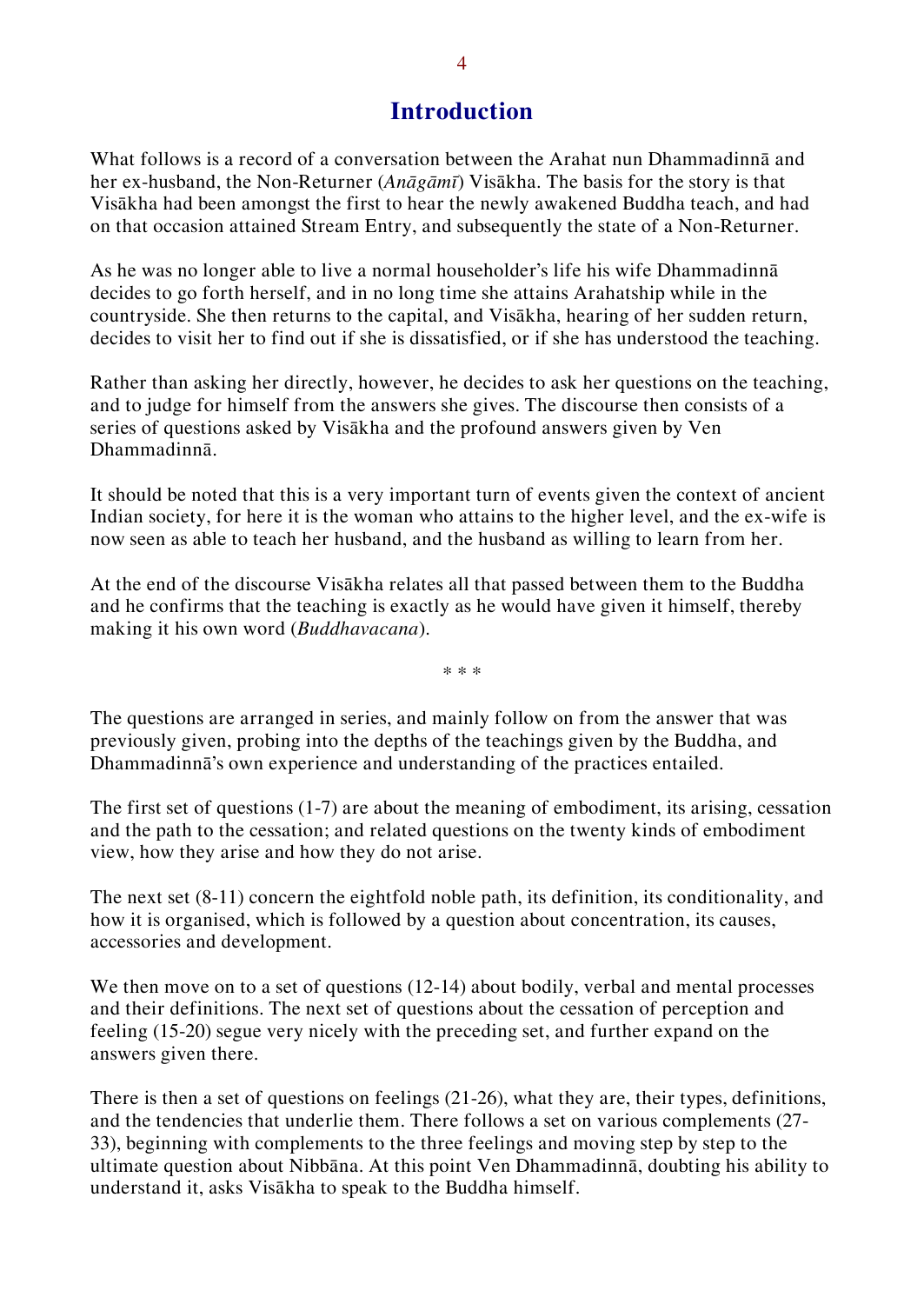The title Vedalla given to this discourse, which I translate here as Elaboration, is also one of the categories in the nine-fold division of the teaching, and seems to correspond to the Sanskrit word *Vaipulya*. It may arise because of the ever-deepening nature of the sets of questions, which start out with a simple question, often requiring a definition, which is then probed into, sometimes in a very deep and subtle way.

For instance in the set of questions about the eightfold path, first it is enumerated, then there are questions about its conditionality, its constituents and a deep question about its final member, concentration. The same applies to the other factors which are asked about, and this pattern seems to appear in other discourses designated as Vedalla also.<sup>2</sup>

\* \* \*

There are a couple of anomalies in the text as it stands: when asked *how* does one enter and emerge from the cessation of perception and feeling, Dhammadinnā doesn't really answer, but gives an interesting statement that one who is entering that state doesn't think he will enter, he is entering or that he has entered (or emerged), but only that his mind has been developed so well that that is what happens.

When asked about the complement of the unconditioned Nibbāna, Dhammadinnā first says it is beyond Visākha's ability to understand, and then sends him to the Buddha if he wants to understand it. When he follows this advice, however, the Buddha has no further instruction for him, and simply confirms Ven Dhammadinnā's teaching up to that point.

These incidences, and the differences that are apparent in the parallel versions of the discourse, $3$  make it highly likely that the Pali version has suffered textual corruption in its transmission in certain places, which would explain how these anomalies have entered the text.

\* \* \*

It was on the basis of the teaching given in this discourse, which is the most extensive we have from a nun in the Lord Buddha's own time, that the Buddha placed this Elder Nun in the foremost position in the Dispensation amongst those who teach the Dhamma, and she is remembered and honoured for this accomplishment to this day.

It should also be noted that she is recorded in the commentarial tradition as having been an inspiring teacher, and Sukkā, being inspired by her, went forth and attained Arahatship.

 $2$  Besides this discourse the comms. list MN 43, 9, 109 and DN 21, besides an unidentified discourse, the Saṅkhārabhājanīyasutta, as examples of the genre.

 $3$  For a discussion of the different versions of the text, see Analayo, A Comparative Study of the Majjhima-nikāya 2011, pp.278-286; and Chos sbyin gyi mdo (2011).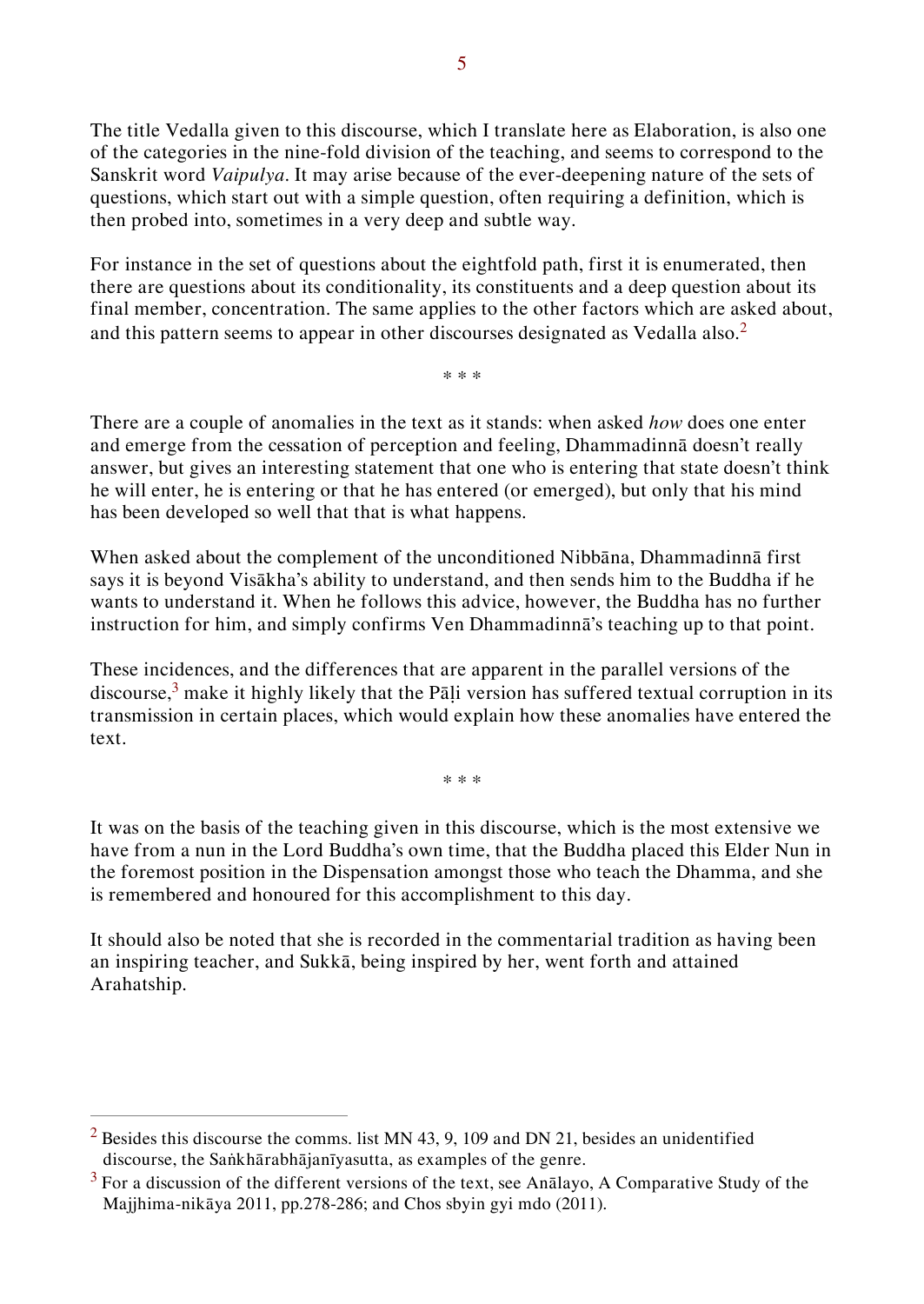Another sister called Vaḍḍhesī, who had been amongst the five hundred who followed Mahāpajāpatī when she ordained, also took Dhammadinnā as teacher, and after being tormented for years by lust was able to throw it off and attain Liberation. Her verses may serve as a further testament to Ven. Dhammadinnā's standing:

It is twenty-five years since I have gone forth, but not even for a snap of the fingers did I attain calm of mind. Not obtaining mental peace, soaked with sensual desire, raising my arms and wailing, I entered the monastery.

I approached the nun (Dhammadinnā), who seemed trustworthy to me, she taught me the Dhamma: constituents, spheres and elements.

After listening to her Dhamma and taking a seat on one side, I came to know my past lives, I have purified the divine eye, I have knowledge of others' minds, I have purified the divine ear. I have realised spiritual power, the destruction of the pollutants was attained by me, I have realised the six deep knowledges, and have fulfilled the Buddha's teaching.

Ānandajoti Bhikkhu September 2014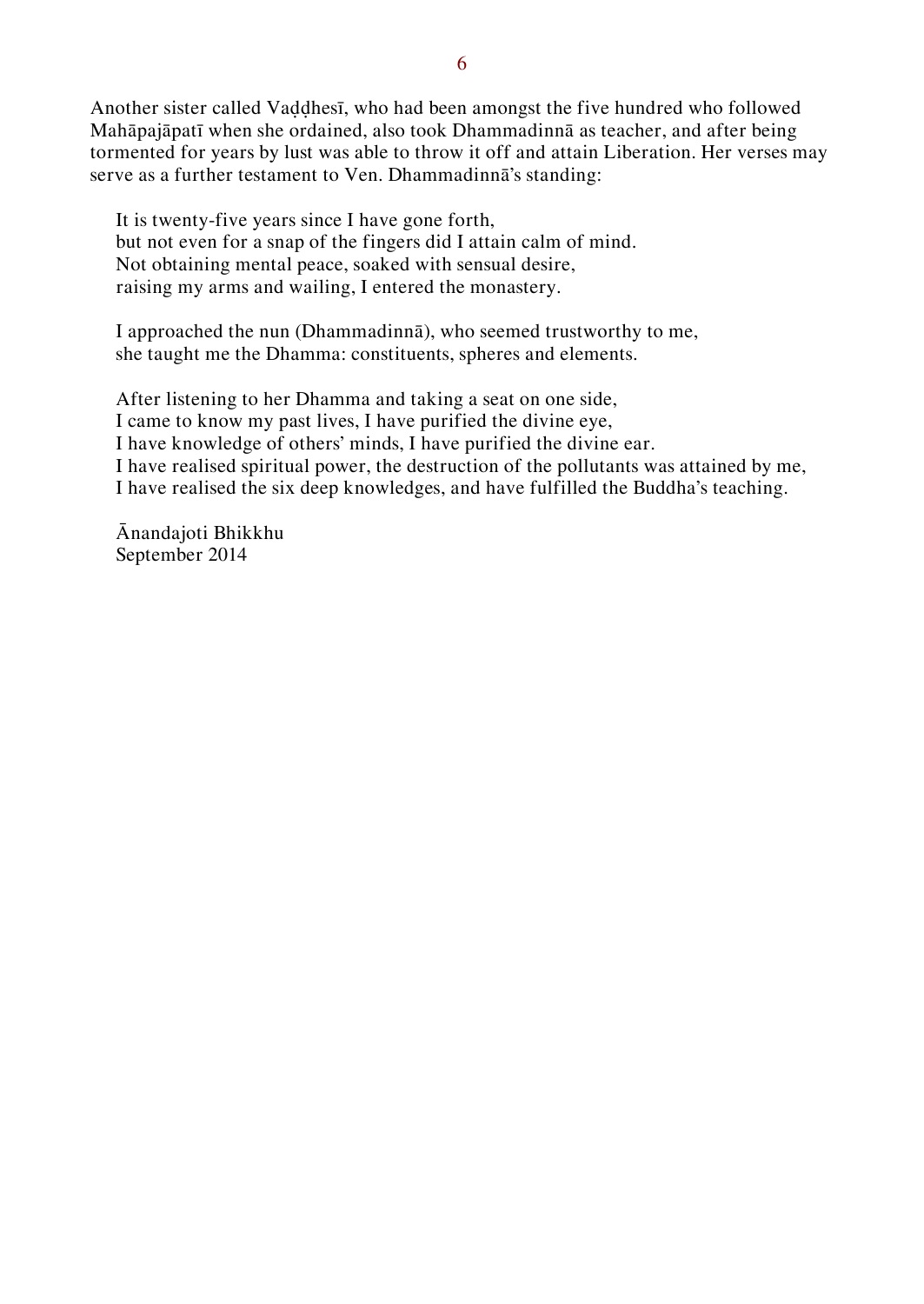## <span id="page-7-0"></span>**The Commentarial Introduction** *(from MA 44)*

# **So yadā Bhagavā Sammāsambodhiṁ abhisambujjhitvā,**

After the Fortunate One completely awakened to Perfect Awakening,

## **pavattavara-Dhammacakko,<sup>4</sup> Yasādayo kulaputte vinetvā,<sup>5</sup>**

turned the auspicious Dhamma Wheel, instructed Yasa, the son of a good family,

#### **Uruvelaṁ patvā, tattha jaṭilasahassaṁ vinetvā,**

arrived at Uruvelā, and there instructed the thousand yogis,

#### **purāṇajaṭilehi khīṇāsavabhikkhūhi saddhiṁ Rājagahaṁ gantvā,**

and together with the former yogis, who were now pollutant-free monks, went to Rājagaha,

#### **Buddhadassanatthaṁ dvādasanahutāya parisāya saddhiṁ**

° he preached Dhamma to King Bimbisāra and the assembly of twelve myriads

#### **āgatassa Bimbisāramahārājassa<sup>6</sup> Dhammaṁ desesi.**

who had come in order to see the Awakened One.

#### **Tadā Raññā saddhiṁ āgatesu dvādasanahutesu**

From that twelve myriads who came together with the King

### **ekaṁ nahutaṁ upāsakattaṁ paṭivedesi,**

one myriad announced they were devotees,

## **ekādasa nahutāni Sotāpattiphale patiṭṭhahiṁsu saddhiṁ Raññā Bimbisārena.**

and eleven myriads were established in the fruit of Stream Entry along with King Bimbisāra.

#### **Ayaṁ upāsako tesaṁ aññataro,**

This devotee (Visākha) was one amongst them,

### **tehi saddhiṁ paṭhamadassaneva<sup>7</sup> Sotāpattiphale patiṭṭhāya,**

and at the first meeting he was established with them in the fruit of Stream Entry,

## **puna ekadivasaṁ, Dhammaṁ sutvā,<sup>8</sup> Anāgāmiphale patiṭṭhito.**

and again afterwards on another day, after hearing the Dhamma he was established in the fruit of a Non-Returner.

<sup>4</sup> RTE: *pavattitavara-*.

<sup>5</sup> PTS: *vinento*.

<sup>6</sup> PTS: *Bimbisārassa mahārājassa*.

<sup>7</sup> RTE: *-dassaneyeva*.

<sup>8</sup> RTE, ChS add: *Sakadāgāmiphalaṁ patvā tato aparabhāge pi ekadivasaṁ, Dhammaṁ sutvā*.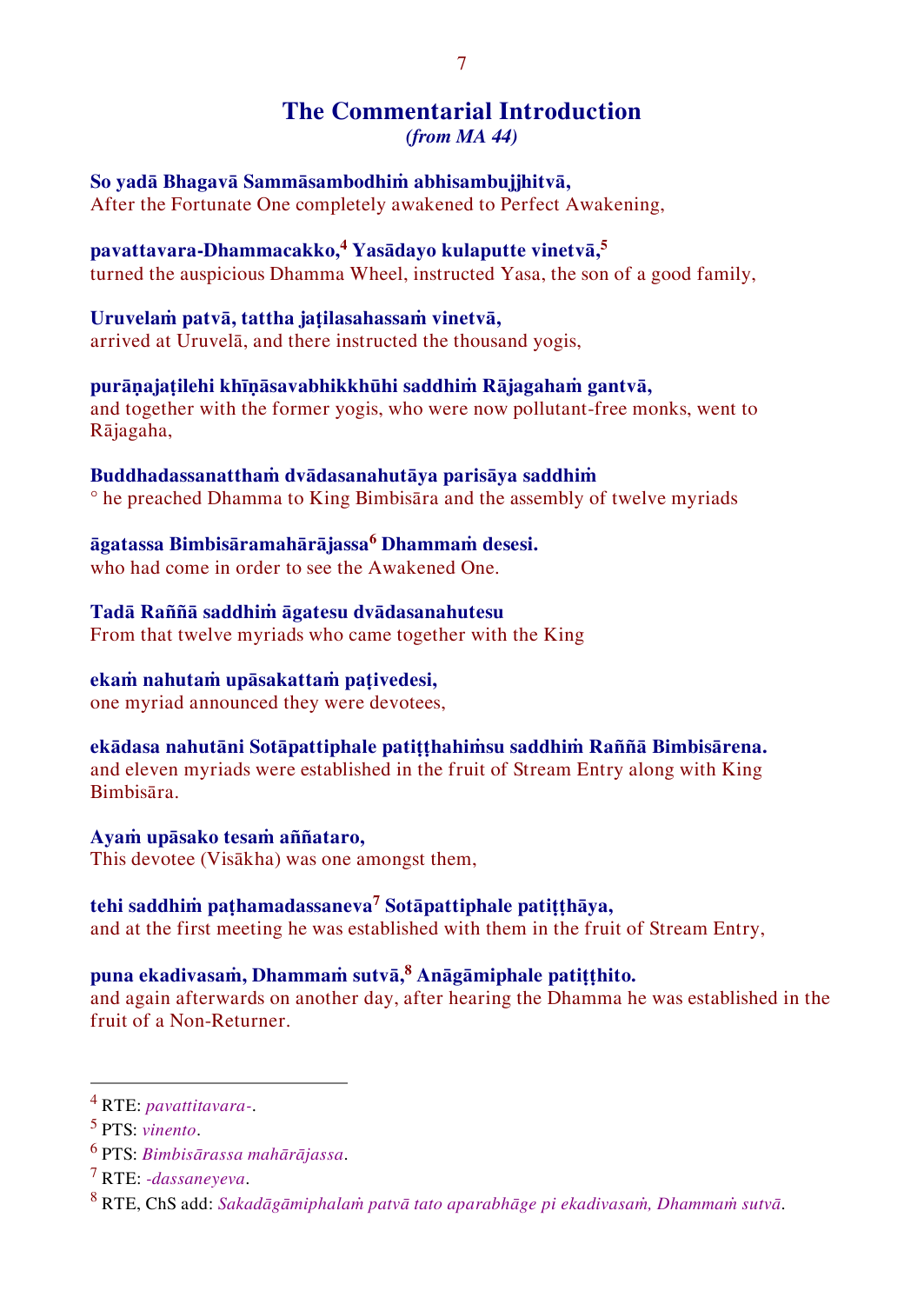**So Anāgāmī hutvā gehaṁ āgacchanto 'yathā aññesu divasesu,** After becoming a Non-Returner unlike when returning to the home on other days,

**ito cito ca olokento sitaṁ kurumāno hasamāno <sup>9</sup> āgacchati,**  when he came looking round here and there laughing and smiling,

**evaṁ anāgantvā, santindriyo santamānaso hutvā āgamāsi.<sup>10</sup>** he didn't come in this way, but he came with calmed faculties and calmed mind.

**Dhammadinnā sīhapañjaraṁ ugghāṭetvā,** (His wife) Dhammadinnā got up from the couch,

**vīthiṁ olokayamānā tassa āgamanākāraṁ<sup>11</sup> disvā,**  and looking down the road saw the way he was coming,

**'Kiṁ nu kho etan?'-ti cintetvā tassa paccuggamanaṁ kurumānā**  and thought: 'Why (is he) like this?' and making her way out to meet him

**sopānasīse ṭhatvā olambanatthaṁ hatthaṁ pasāresi.**  stood at the top of the stairs and stretched out her hand in order to support him.

**Upāsako attano hatthaṁ sammiñjesi.<sup>12</sup>** The devotee waved (her away with) his hand.

**Sā: 'Pātarāsabhojanakāle jānissāmī,' ti cintesi.**  She thought: 'I will see during the morning meal.'

**Upāsako pubbe tāya saddhiṁ ekato bhuñjati.**  Formerly the devotee ate together with her.

**Taṁ divasaṁ pana taṁ anapaloketvā<sup>13</sup>**

But that day without even looking round

**yogāvacarabhikkhu<sup>14</sup> viya ekako va bhuñji.** 

he ate on his own like a meditating monk.

**Sā: 'Sāyanhakāle<sup>15</sup> jānissāmī,' ti cintesi.** 

She thought: 'I will see during the evening time.'

- <sup>14</sup> PTS: *yogāvacaro bhikkhu*.
- <sup>15</sup> PTS, RTE: *Sayanhakāle*.

<sup>9</sup> ChS omits: *hasamāno*.

<sup>10</sup> ChS: *agamāsi*.

<sup>11</sup> RTE: *āgamanakāraṇaṁ*.

<sup>12</sup> RTE, ChS: *samiñjesi*.

<sup>13</sup> RTE: *anavaloketvā*.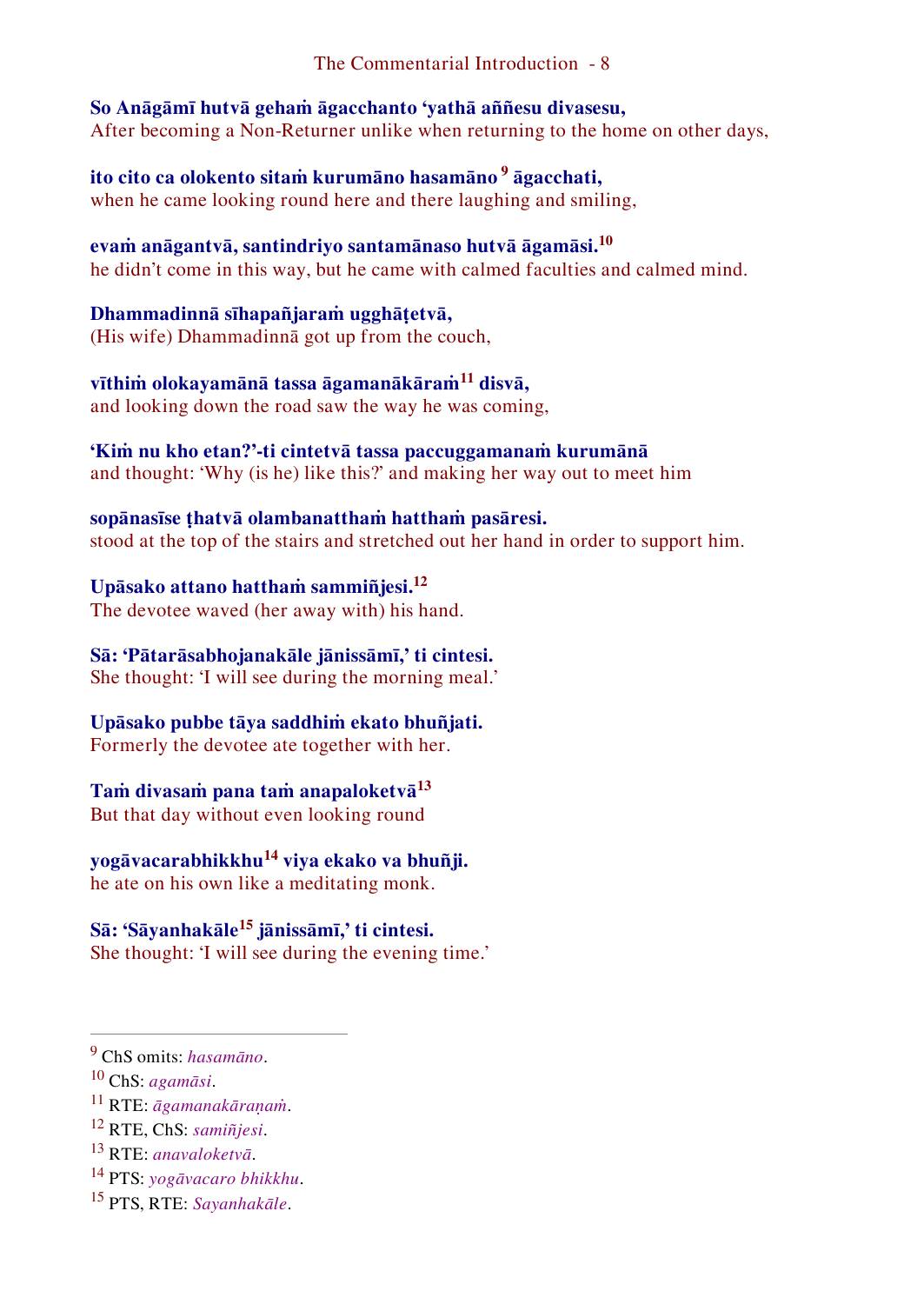#### **Upāsako taṁ divasaṁ sirigabbhaṁ na pāvisi,**

That day the devotee didn't enter the bedroom,

**aññaṁ gabbhaṁ paṭijaggāpetvā, kappiyamañcakaṁ paññapetvā<sup>16</sup> nipajji.**  but set another to watch over the chamber, prepared a suitable bed and lay down.

#### **Upāsikā: 'Kiṁ nu khvassa<sup>17</sup> bahiddhā patthanā atthi,**

The female devotee, thinking: 'I wonder if he has desire for someone else,<sup>18</sup>

**udāhu kenacid-eva paribhedakena bhinno,<sup>19</sup>**

or, something was said by a slanderer,

#### **udāhu mayheva koci doso atthī?' ti**

or, whatever can my fault be?'

#### **balavadomanassā hutvā,**

and she became depressed,

#### **'Ekaṁ dve<sup>20</sup> divase vasitakāle sakkā ñātun,'-ti**

thinking: 'I am able to live like this for one or two days only',

#### **tassa upaṭṭhānaṁ gantvā vanditvā aṭṭhāsi.**

having gone to wait on him she worshipped him and stood there.

#### **Upāsako: "Kiṁ Dhammadinne akāle āgatāsī?" ti pucchi.**

The devotee asked: "Has Dhammadinnā come at this time?"

## **"Āma, Ayyaputta, āgatāmhi, na tvaṁ yathā purāṇo,<sup>21</sup>**

"Yes, Noble Sir, I have come, you are not like before,

#### **kiṁ nu te bahiddhā patthanā atthī?" ti**

is there desire for someone else?"

## **"Natthi Dhammadinne." ti**

"There is not, Dhammadinnā."

<sup>16</sup> PTS: *paññāpāpetvā*; ChS: *paññapetvā*.

<sup>17</sup> PTS: *kho*.

<sup>18</sup> Lit: *for an outsider*.

<sup>19</sup> RTE: *bhikanno*?

<sup>20</sup> PTS: *ekadve*.

<sup>21</sup> PTS: *porāṇo*.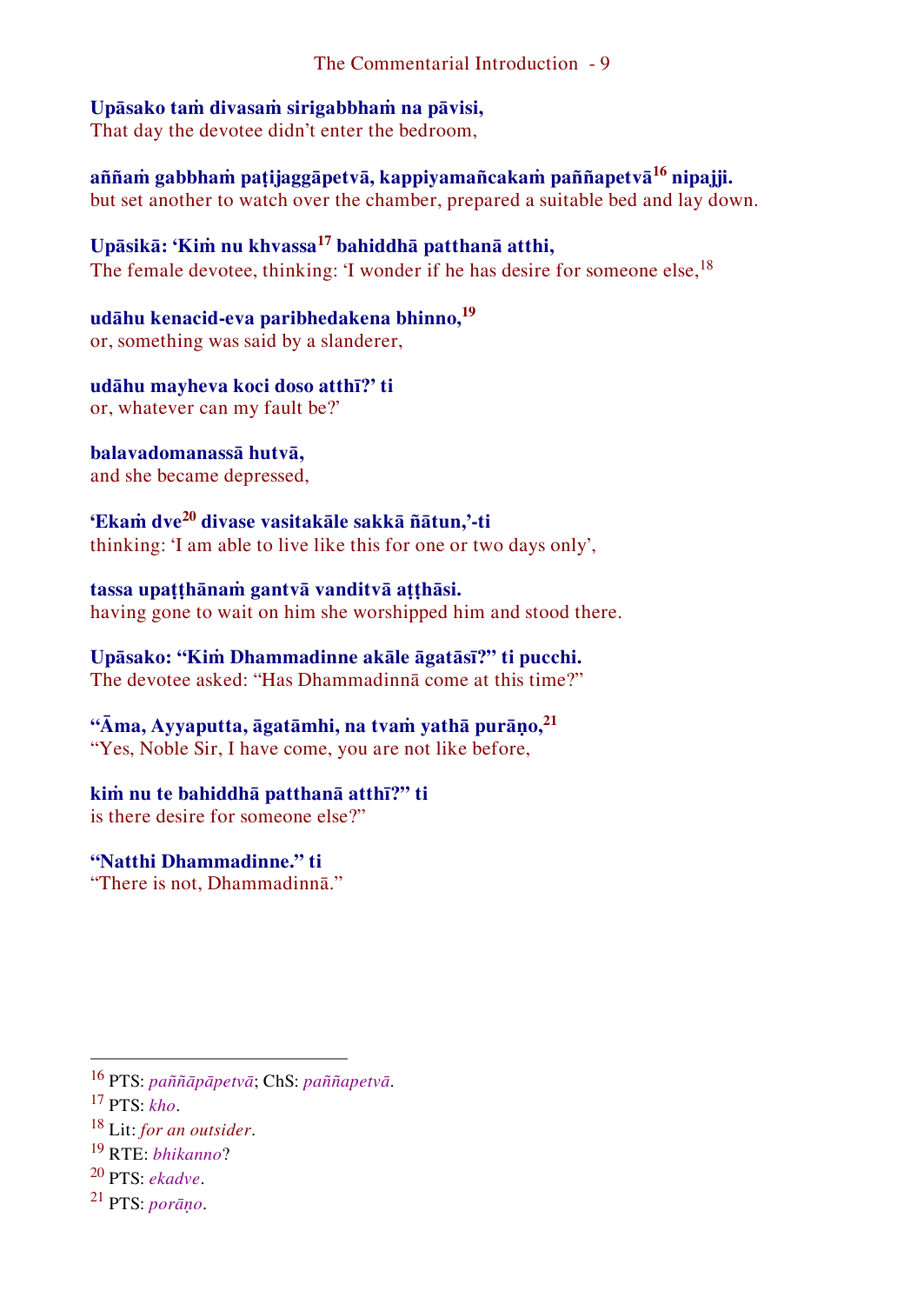**"Añño koci paribhedako atthī?" ti** "Is there some kind of slander?"

**"Ayam-pi natthī." ti** "Not that"

**"Evaṁ sante, mayheva koci doso bhavissatī?" ti** "That being so, (then) whatever can my fault be?"

**"Tuyham-pi doso natthī." ti** "You have no fault."

**"Atha kasmā mayā saddhiṁ yathāpakatiyā** ° "Then why do you not make

**allāpasallāpamattam-pi<sup>22</sup> na karothā?" ti** conversation with me as normal?"

**So cintesi: 'Ayaṁ lokuttaradhammo nāma garu bhāriyo na pakāsetatabbo,<sup>23</sup>** He thought: 'I should not broadcast this supermundane (attainment), which is a weighty and serious (matter),

#### **sace kho panāhaṁ na kathessāmi,**

but if I don't speak,

**ayaṁ hadayaṁ phāletvā ettheva kālaṁ kareyyā,' ti**  her heart might break right now and she might die,'

**tassā anuggahatthāya<sup>24</sup> kathesi:**  so having sympathy for her, he said:

#### **"Dhammadinne, ahaṁ Satthu Dhammadesanaṁ sutvā,**

"Dhammadinnā, having heard the Teacher teach the Dhamma,

#### **lokuttaradhammaṁ nāma adhigato,**

I attained what is known as the supermundane state,

#### **taṁ adhigatassa evarūpā lokiyakiriyā na vaṭṭati.**

and with that attainment such mundane actions are no longer suitable.

<sup>22</sup> ChS: *ālāpa*-

<sup>23</sup> PTS: *nappakāsetatabbo*.

<sup>24</sup> PTS: *tassa anuggahatthāya*; giving a wrong gender for the pronoun; ChS: *tassāanuggahatthāya*.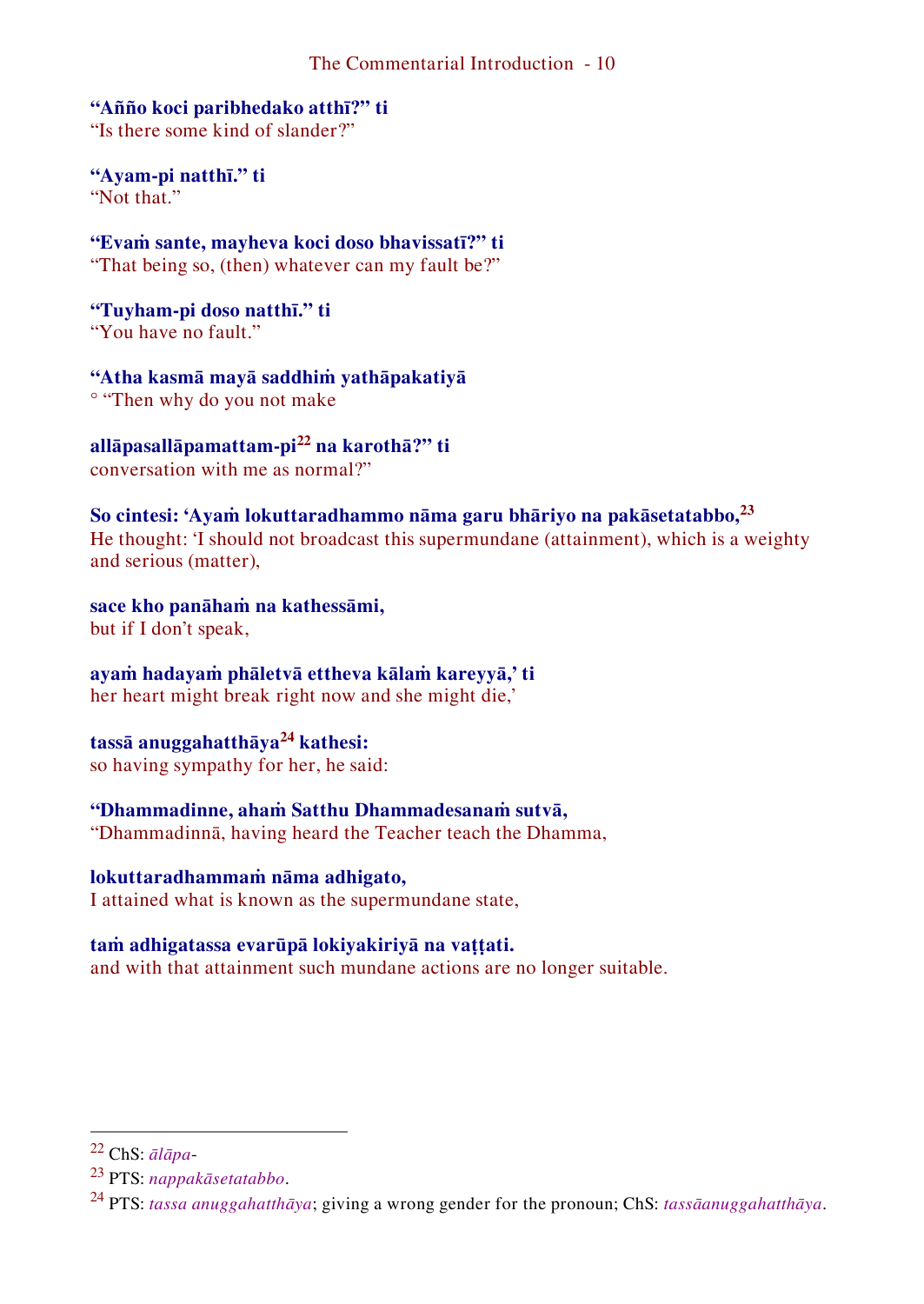**Yadi tvaṁ icchasi, tava cattālīsa<sup>25</sup> koṭiyo mama cattālīsa koṭiyo ti**  If you wish, with your four-hundred millions and my four-hundred millions

**asītikoṭidhanaṁ atthi,** there are eighty millions,

**ettha issarā hutvā, mama Mātiṭṭhāne vā Bhaginiṭṭhāne vā ṭhatvā, vasa,** take control of this, and be in the position of a Mother or Sister to me, and live on that,

**Tayā dinnena bhattapiṇḍamattena<sup>26</sup> ahaṁ yāpessāmi.**  I can carry on with as little as a ball of rice given by you.

**Athevaṁ na karosi, ime bhoge gahetvā, kulagehaṁ gaccha.** If such will not do, then take the wealth and return to your family home.

**Athāpi te bahiddhā patthanā natthi,<sup>27</sup>** Or if there is no one else you desire,

**ahaṁ taṁ Bhaginiṭṭhāne vā Dhituṭṭhāne<sup>28</sup> vā ṭhapetvā posessāmī." ti<sup>29</sup>** I will place you in the position of a Sister or a Daughter and look after you."

**Sā cintesi: 'Pakatipuriso evaṁ vattā nāma natthi.**  She thought: 'It is no ordinary person who is speaking thus.

**Addhā etena lokuttaradhammo<sup>30</sup> paṭividdho.**  Surely the supermundane state has been penetrated by him.

**So pana dhammo kiṁ puriseheva paṭivijjhitabbo,<sup>31</sup>** But can this state only be penetrated by men,

**udāhu mātugāmo pi paṭivijjhituṁ sakkotī?' ti** 

or is it possible for a woman to penetrate it?'

**Visākhaṁ etad-avoca:**  She said this to Visākha:

- <sup>30</sup> ChS: *lokuttaravaradhammo*.
- <sup>31</sup> ChS: *paṭibujjhitabbo*.

<sup>25</sup> PTS: *cattālisa*; also next instance.

<sup>26</sup> RTE, ChS: -*mattakena*.

<sup>27</sup> PTS: *atthi*; reversing the meaning.

<sup>28</sup> RTE: *dhītuṭṭhāne*.

<sup>29</sup> RTE: *posissāmī ti*.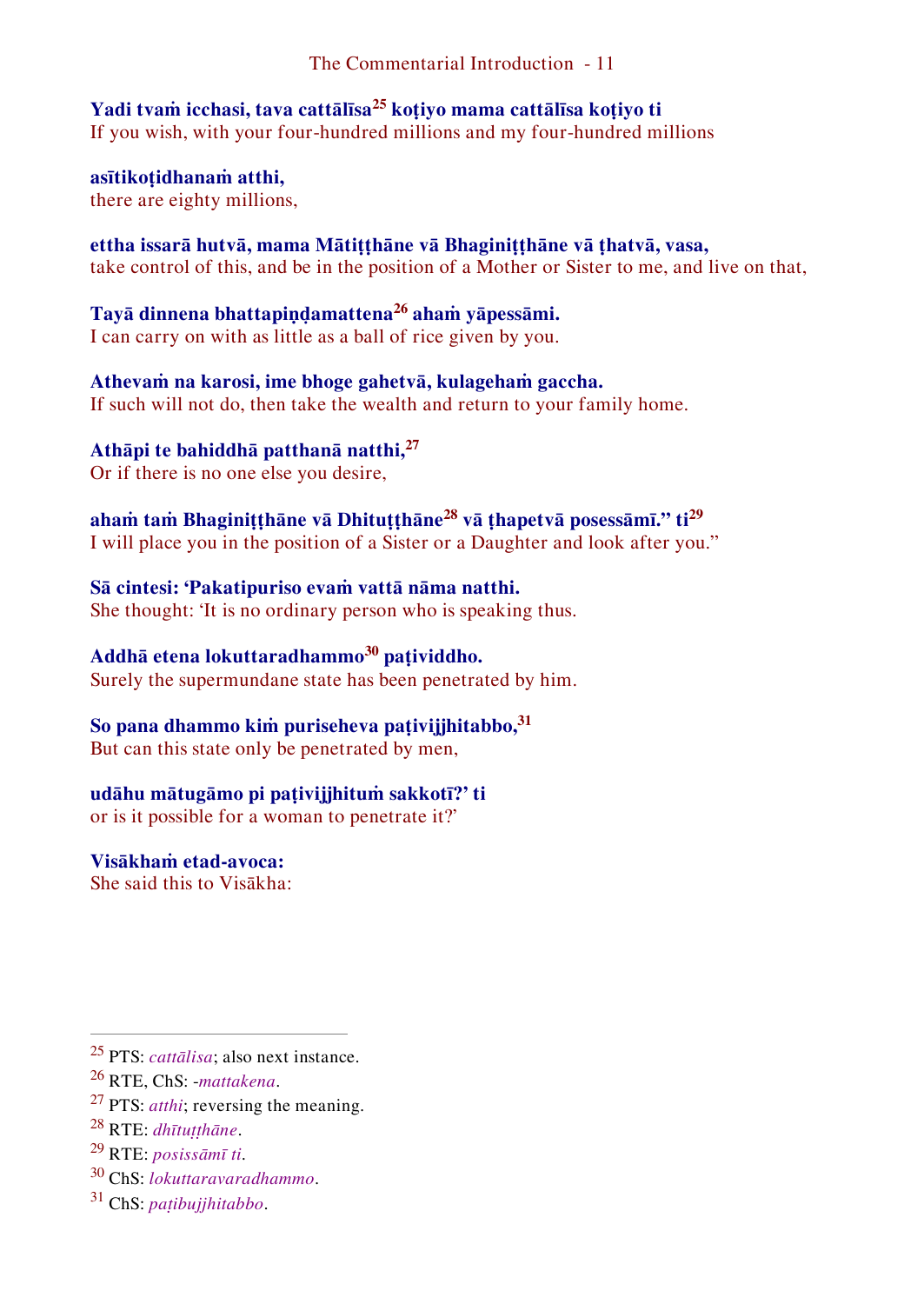**"Kiṁ nu kho eso dhammo puriseheva labhitabbo,** 

"Can this state only be attained by men,

**mātugāmena pi sakkā laddhun?"-ti**  or can a woman also attain it?"

**"Kiṁ vadesi, Dhammadinne, ye paṭipannakā, te etassa dāyādā,** "What did you say, Dhammadinnā, for those who are practiced, theirs is the inheritance,

**yassa yassa upanissayo atthi, so so etaṁ paṭilabhatī." ti**  for whoever there is a basis, for him there is the attainment."

**"Evaṁ sante, mayhaṁ pabbajjaṁ anujānāthā." ti** "If that is so, please allow my going forth."

**"Sādhu, Bhadde, aham-pi taṁ<sup>32</sup> etasmiṁ yeva magge yojetukāmo,**  "Very well, Bhadd $\bar{a}$ <sup>33</sup> if this is the path you want to apply yourself to,

**manaṁ pana te ajānamāno na kathemī." ti**  not knowing your mind (previously) I did not speak."

**Tāvad-eva Bimbisārassa Rañño<sup>34</sup> santikaṁ gantvā vanditvā aṭṭhāsi.** Then he went to King Bimbisāra, worshipped him and stood there.

**Rājā: "Kiṁ, gahapati, akāle āgatosī?" ti pucchi.** The King asked: "Why have you come at this time, householder?"

**"Dhammadinnā: 'Mahārāja, pabbajissāmī,' ti vadatī." ti** "Dhammadinnā says: 'Great King, I would go forth."

**"Kiṁ panassā<sup>35</sup> laddhuṁ vaṭṭatī?" ti** "But what is suitable to provide for her?"

**"Aññaṁ kiñci natthi, sovaṇṇasivikaṁ, Deva, laddhuṁ vaṭṭati,** "It is suitable to provide nothing other than a golden palanquin, God-King,

**nagarañ-ca paṭijaggāpetun."-ti** and the cleaning of the city."

**Rājā sovaṇṇasivikaṁ datvā nagaraṁ paṭijaggāpesi.**  The King gave the golden palanquin and had the city cleaned.

<sup>32</sup> PTS omits: *taṁ*.

 $33$  This appears to be an affectionate name for her.

<sup>34</sup> PTS omits: *Rañño*.

<sup>35</sup> RTE, ChS: *panassa*; giving a wrong gender for the pronoun.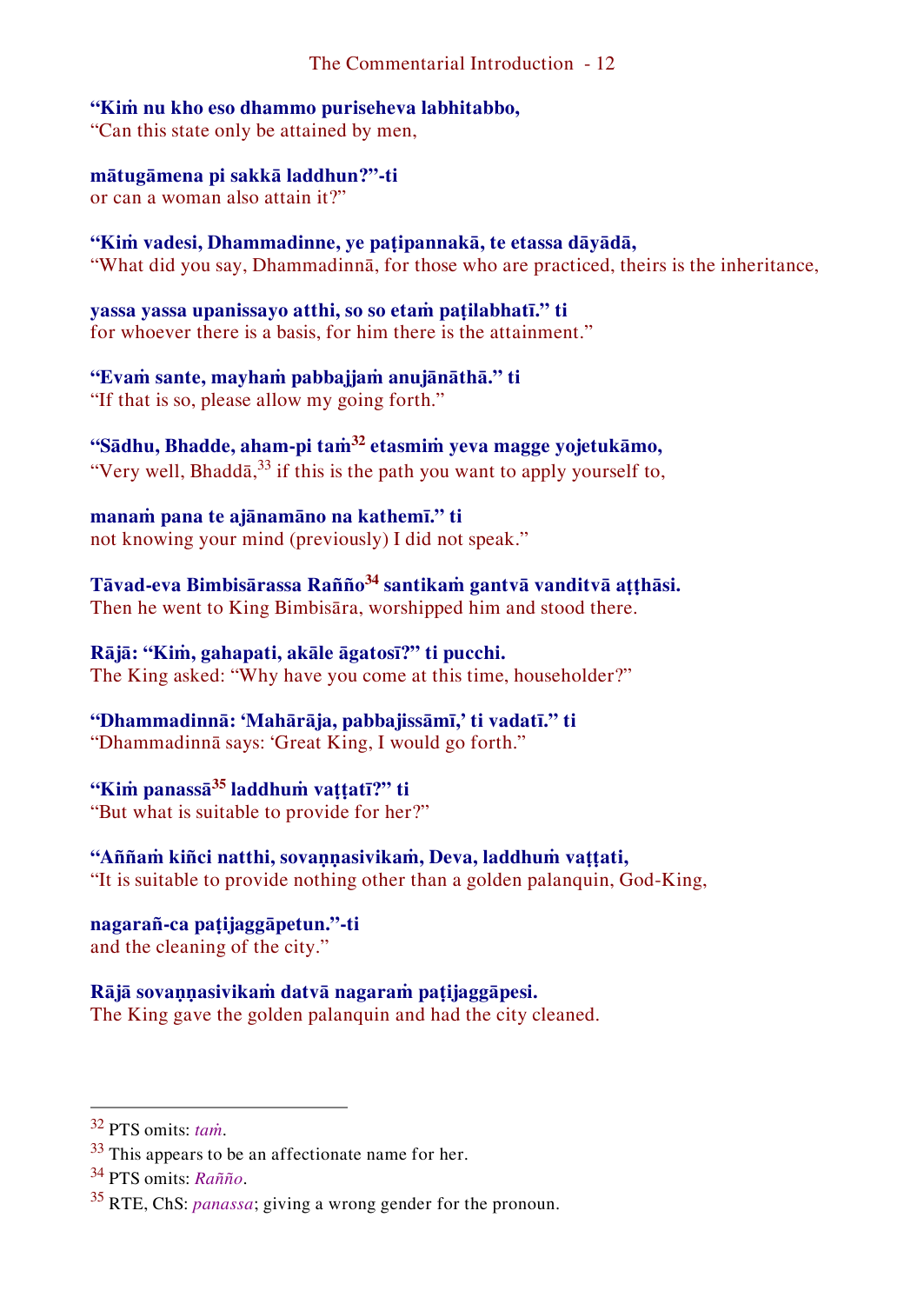#### **Visākho Dhammadinnaṁ gandhodakena nahāpetvā,**

Visākha had Dhammadinnā washed with scented water,

## **sabbālaṅkārehi alaṅkārāpetvā,<sup>36</sup> sovaṇṇasivikāya nisīdāpetvā,**

decorated with all her decorations, sat her down in the golden palanquin,

#### **ñātigaṇena<sup>37</sup> parivārāpetvā, gandhapupphādīhi pūjayamāno,**

gathered their relations around her, and while worshipping with scented flowers and so on,

## **nagaravāsanaṁ karonto viya bhikkhuni-upassayaṁ<sup>38</sup> gantvā,**

as though he was perfuming the city, he took her to the nunnery,

## **"Ayye, Dhammadinnaṁ pabbājethā,"<sup>39</sup> ti āha.**

and said: "Noble Ladies, you must give Dhammadinnā the going forth."

## **Bhikkhuniyo: "Ekaṁ vā dve vā dose sahituṁ vaṭṭati, gahapatī," ti āhaṁsu.**

The nuns said: "Householder, it is suitable to bear with one or two faults."

## **"Natth'<sup>40</sup> Ayye koci doso, saddhāya pabbajatī." ti**

"There are no faults at all, Noble Ladies, she goes forth out of faith."

### **Athekā byattā Therī tacapañcakakammaṭṭhānaṁ ācikkhitvā,**

Then one learned Elder nun informed her about the five-fold meditation subject beginning with skin, $41$ 

#### **kese ohāretvā pabbājesi.**

shaved her hair and gave her the going forth.

#### **Visākho: "Abhiram' Ayye, svākkhāto Dhammo," ti vanditvā pakkāmi.**

Visākha said: "Rejoice in the well-taught Dhamma, Noble Lady," then worshipped her and departed.

#### **Tassā pabbajitadivasato paṭṭhāya lābhasakkāro uppajji.**

From the day she went forth many gains and much honour arose to her.

<sup>36</sup> PTS: *alaṅkarāpetvā*.

<sup>37</sup> PTS: *ñātigaṇe*.

<sup>38</sup> RTE: *bhikkhunūpassayaṁ*; also below.

<sup>39</sup> ChS: *Dhammadinnaṁ pabbājethāyye ti*.

<sup>40</sup> PTS: *Na*.

<sup>41</sup> This is the meditation on the foulness of the body, beginning: *kesā, lomā, nakhā, dantā, taco* (*hairs of the head, body hairs, nails, teeth, skin*), which is repeated in forward and reverse order.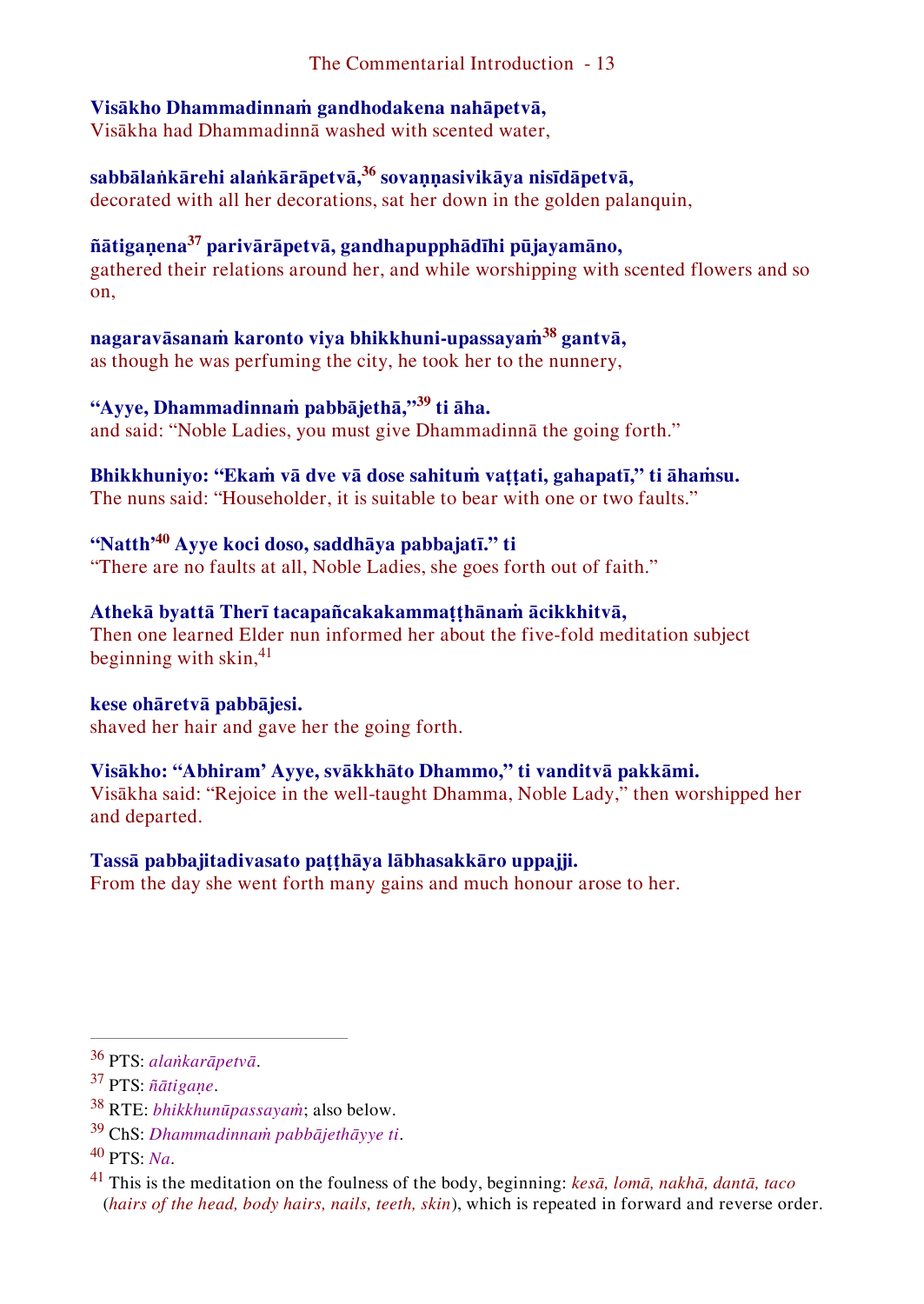#### **Teneva<sup>42</sup> palibuddhā samaṇadhammaṁ kātuṁ okāsaṁ na labhati.**  Because of that there were obstacles and no chance to develop the ascetic practices.

#### **Athācariya-upajjhāyatheriyo<sup>43</sup> gahetvā, janapadaṁ gantvā,** Then taking the Elder nuns who were her Teacher and Preceptor, she went to the countryside,

**aṭṭhatiṁsāya<sup>44</sup> ārammaṇesu cittarucitaṁ<sup>45</sup> kammaṭṭhānaṁ kathāpetvā,** made them explain the thirty-eight meditation objects that delight the mind,

**samaṇadhammaṁ kātuṁ āraddhā,**  and she began to develop the ascetic practices,

**abhinīhārasampannattā pana nāticiraṁ kilamittha.** and being endowed with resolution she did not tire easily.

### **Ito paṭṭhāya hi satasahassakappamatthake**

A hundred thousand aeons in the past from now

### **Padumuttaro nāma Satthā loke udapādi.**

the Teacher Padumuttara arose in the world.

#### **Tadā esā ekasmiṁ kule dāsī hutvā, attano kese vikkiṇitvā,**

At that time she had become a servant to one family, then having sold her hair,

#### **Sujātattherassa nāma Aggasāvakassa dānaṁ datvā, patthanam-akāsi.**

she gave a gift to (the Buddha's) Chief Disciple, the Elder Sujāta, and made an aspiration.

### **Sā tāya patthanābhinīhārasampattiyā nāticiraṁ kilamittha,**

Through her being endowed with that aspiration and resolution she did not tire easily,

#### **katipāheneva Arahattaṁ patvā cintesi:**

and in a very few days, having attained Liberation, she thought:

### **"Ahaṁ yenatthena Sāsane pabbajitā, so matthakaṁ patto,**

"I ordained in this Dispensation for a purpose, the summit has been attained,

### **kiṁ me janapadavāsena mayhaṁ ñātakā pi puññāni karissanti?<sup>46</sup>**

how will my relatives make merit with me in the countryside?

<sup>42</sup> PTS, RTE: *Tena*.

<sup>43</sup> RTE: *Athācariyūpajjhāya-*.

<sup>44</sup> RTE: *aṭṭhattiṁsāya*.

<sup>45</sup> PTS: *cittarucikaṁ*.

<sup>46</sup> PTS punctuates this line differently: *kiṁ me janapadavāsena? Mayhaṁ ñātakā pi puññāni karissanti*.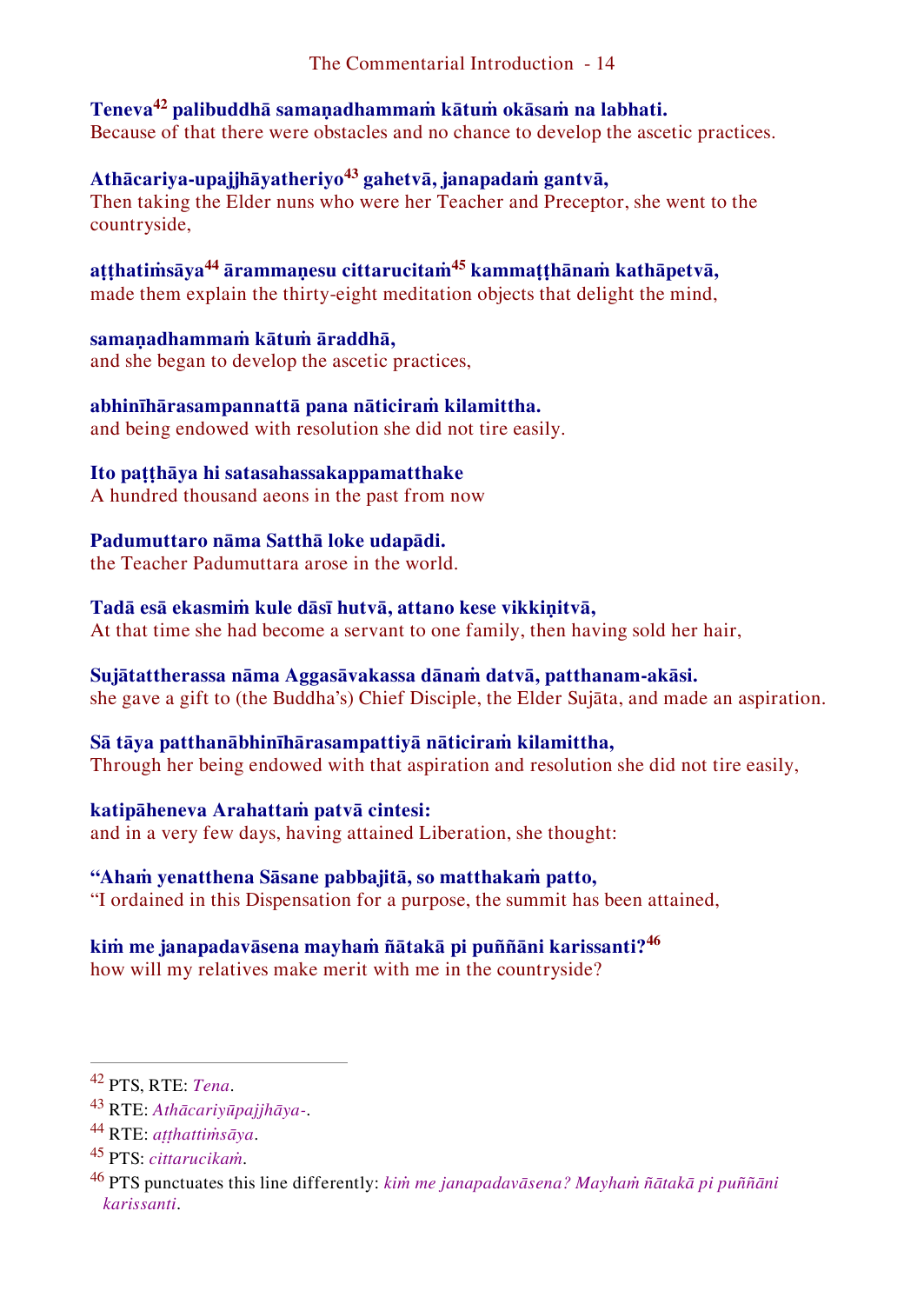## **Bhikkhunisaṅgho pi<sup>47</sup> paccayehi na kilamissati, Rājagahaṁ gacchāmī," ti**

Also the Community of nuns should not be tired out with the (lack of) requisites, I am going to Rājagaha,"

**Bhikkhunisaṅghaṁ gahetvā Rājagaham-eva agamāsi.** 

and taking the Community of nuns she went to Rājagaha.

#### **Visākho: "Dhammadinnā kira āgatā," ti sutvā,**

Visākha, having heard: "Dhammadinnā has come, it seems,"

#### **'Pabbajitvā nacirasseva janapadaṁ gatā,**

thought: 'Not long after her going forth she went to the country,

**gantvā pi nacirasseva paccāgatā,**  and not long after going she returns again,

## **kiṁ nu kho bhavissati? Gantvā jānissāmī,' ti**

what can be up? I will go and see,'

**dutiyagamanena bhikkhuni-upassayaṁ agamāsi.**  and he came to the nunnery with a second person.

\* \* \*

**Evaṁ kirassa ahosi:**  (And) he thought this it seems:

### **'Abhiramasi nābhiramasi, Ayye?' ti<sup>48</sup>**

'Do you take delight, or do you not take delight, Noble Lady?'

### **Evaṁ pucchanaṁ nāma na paṇḍitakiccaṁ,**

(But) this sort of questioning is not for a wise man,

### **pañcupādānakkhandhe upanetvā, pañhaṁ pucchissāmi,**

(so) having brought up the five constituents (of mind and body) that provide fuel for attachment, I will question her with a question,

## **pañhabyākaraṇenevassā<sup>49</sup> abhiratiṁ vā anabhiratiṁ vā jānissāmī.' ti**

by her answer to the question I will know whether she has delight or no delight.'

<sup>47</sup> RTE omits: *pi*.

<sup>48</sup> RTE, PTS: *Ayye, abhiramasi nābhiramasī ti*.

<sup>49</sup> PTS: *pañhabyākaraṇen' ev' assā*; ChS: *pañhabyākaraṇena tassā*.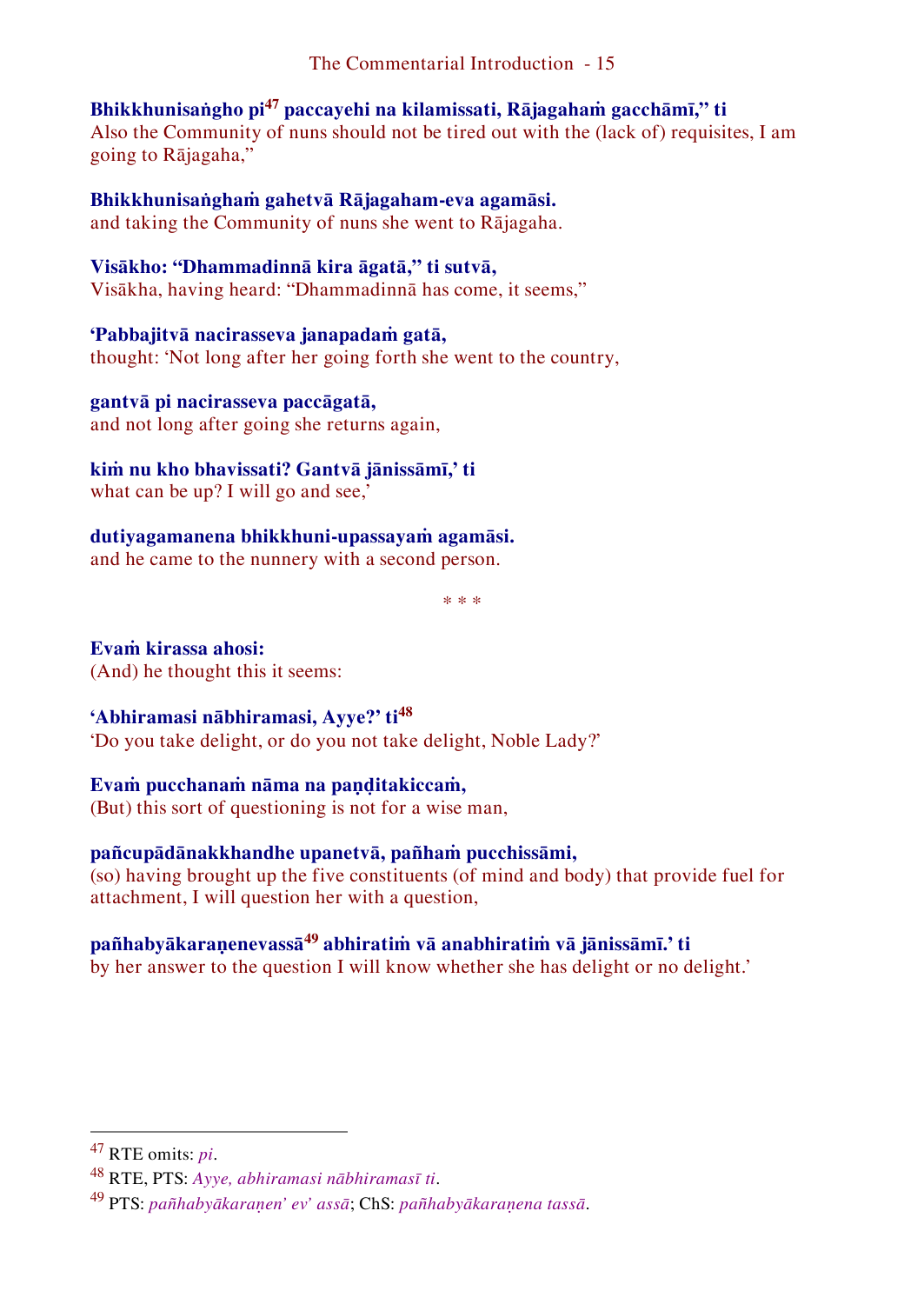## **Cūḷavedallasuttaṁ (MN 44) The Small Discourse giving an Elaboration**

#### <span id="page-16-1"></span><span id="page-16-0"></span>**Introduction**

**Evaṁ me sutaṁ:**  Thus I heard:

**ekaṁ samayaṁ Bhagavā Rājagahe viharati**  At one time the Fortunate One was living near Rājagaha

**Veḷuvane Kalandakanivāpe.**  at the Squirrel's Feeding Place in Bamboo Wood.

**Atha kho Visākho upāsako yena Dhammadinnā bhikkhunī tenupasaṅkami,** The devotee Visākha approached the nun Dhammadinnā,

**upasaṅkamitvā Dhammadinnaṁ<sup>50</sup> bhikkhuniṁ abhivādetvā, ekam-antaṁ nisīdi.**  and after approaching and worshipping the nun Dhammadinnā, he sat on one side.

#### **Ekam-antaṁ nisinno kho Visākho upāsako**

While sitting on one side the devotee Visākha

#### **Dhammadinnaṁ bhikkhuniṁ etad-avoca:**

said this to the nun Dhammadinnā:

#### <span id="page-16-2"></span>**Q1. Embodiment**

**" 'Sakkāyo, sakkāyo,' ti, Ayye, vuccati.** " 'Embodiment, embodiment,'<sup>51</sup> is said, Noble Lady.

#### **Katamo nu kho, Ayye, sakkāyo vutto Bhagavatā?" ti**

What, Noble Lady, is said to be embodiment by the Fortunate One?"

#### **"Pañca kho ime, āvuso Visākha, upādānakkhandhā**

"These five constituents (of mind and body) that provide fuel for attachment, friend Visākha,

#### **sakkāyo vutto Bhagavatā, seyyathīdaṁ:<sup>52</sup>**

are said to be embodiment by the Fortunate One, as follows:

<sup>50</sup> BJT: *Dhammadinnā*.

<sup>51</sup> As we will see Visākha asks about embodiment in terms of the Four Noble Truths, and just as suffering is defined in terms of the constituents, so here is embodiment, and similarly with arising, cessation and Path.

<sup>52</sup> ChS: *seyyathidaṁ*; throughout.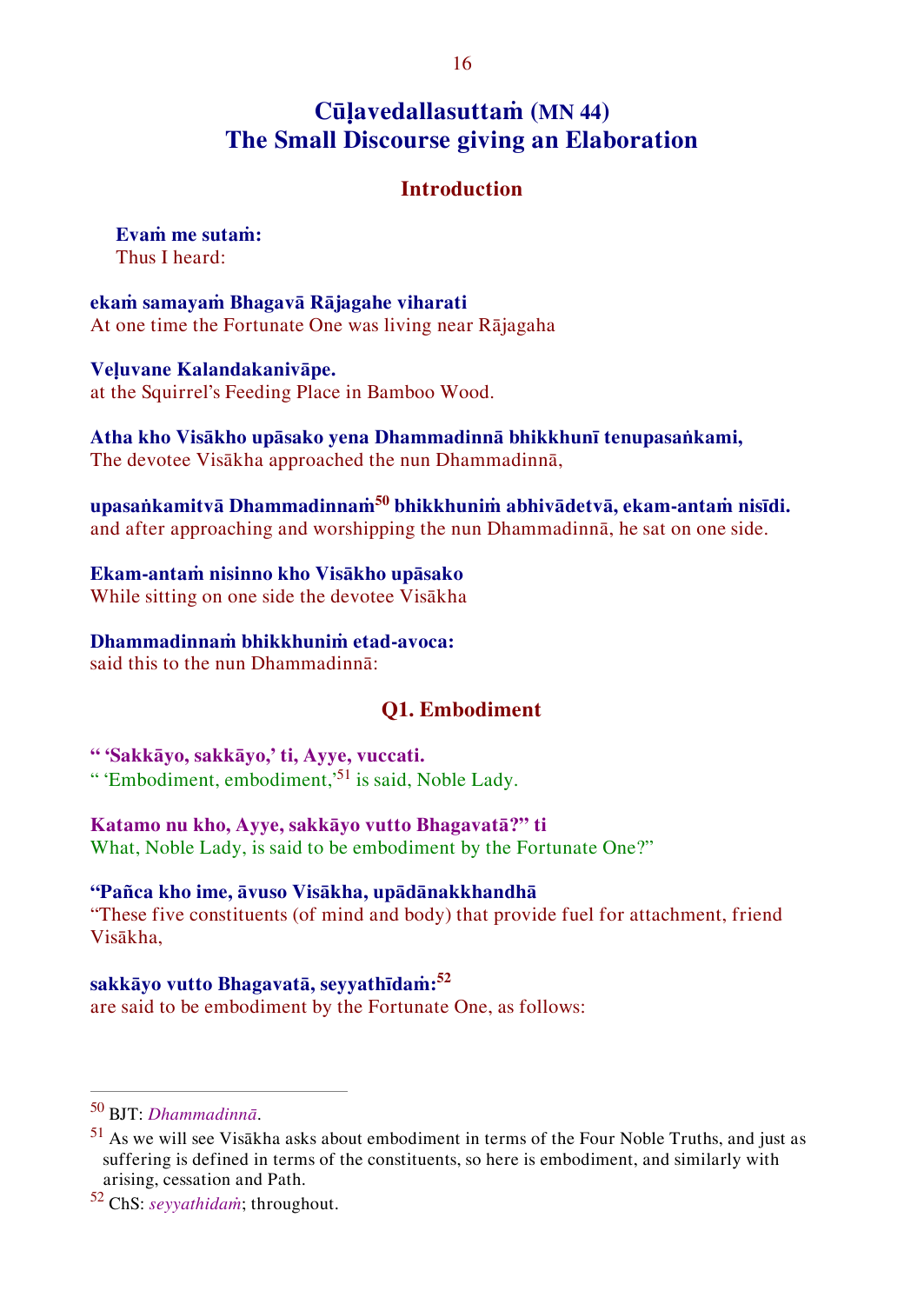**rūpūpādānakkhandho<sup>53</sup>** the form constituent that provides fuel for attachment

**vedanūpādānakkhandho** the feelings constituent that provides fuel for attachment

**saññūpādānakkhandho** the perceptions constituent that provides fuel for attachment

**saṅkhārūpādānakkhandho** the (mental) processes constituent that provides fuel for attachment

**viññāṇūpādānakkhandho.** the consciousness constituent that provides fuel for attachment.

**Ime kho, āvuso Visākha, pañcupādānakkhandhā sakkāyo vutto Bhagavatā." ti** These are the five constituents (of mind and body) that provide fuel for attachment, friend Visākha, that are said to be embodiment by the Fortunate One."

**"Sādh' Ayye," ti kho Visākho upāsako,** "Well said, Noble Lady," said the devotee Visākha,

#### **Dhammadinnāya bhikkhuniyā bhāsitaṁ abhinanditvā anumoditvā,**

and after greatly rejoicing and gladly receiving this word of the nun Dhammadinnā,

### **Dhammadinnaṁ bhikkhuniṁ uttariṁ pañhaṁ apucchi:**

he asked a further question to the nun Dhammadinnā:

## <span id="page-17-0"></span>**Q2. Arising of Embodiment**

#### **" 'Sakkāyasamudayo sakkāyasamudayo,' ti, Ayye, vuccati.**

" 'The arising of embodiment, the arising of embodiment,' is said, Noble Lady.

### **Katamo nu kho, Ayye, sakkāyasamudayo vutto Bhagavatā?" ti**

What, Noble Lady, is said to be the arising of embodiment by the Fortunate One?"

## **"Yā yaṁ, āvuso Visākha, taṇhā ponobhavikā,<sup>54</sup>**

"It is that craving which leads to continuation in existence, friend Visākha,

## **nandirāgasahagatā<sup>55</sup> tatratatrābhinandinī, seyyathīdaṁ:**

which is connected with enjoyment and passion, greatly enjoying this and that, as follows:

<sup>53</sup> PTS: -*upādāna*-; similarly with all the constituents.

<sup>54</sup> ChS, RTE: *ponobbhavikā*.

 $55$  ChS: *nandī*-...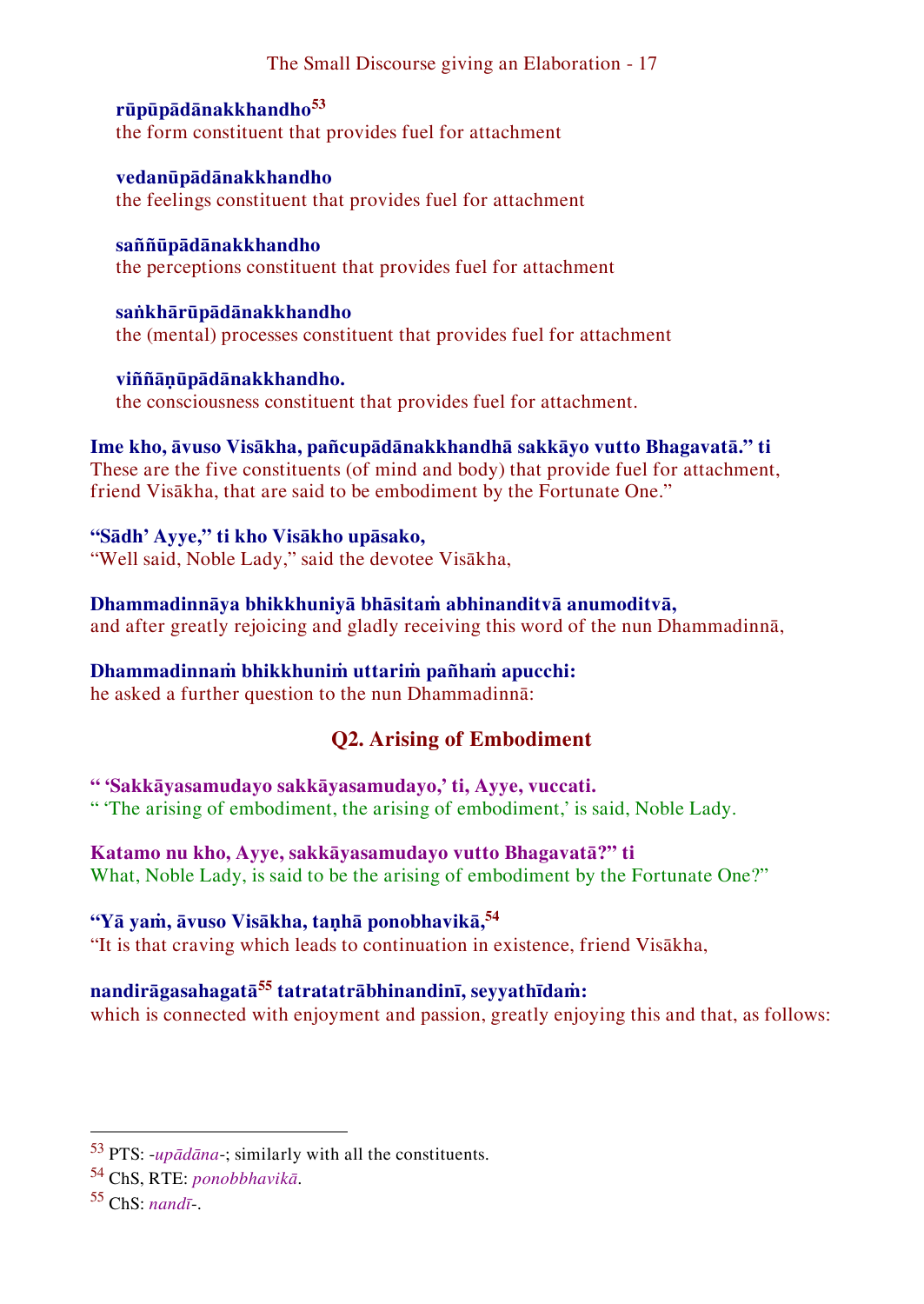#### **kāmataṇhā**

craving for sense pleasures

**bhavataṇhā** craving for continuation

**vibhavataṇhā.** craving for discontinuation.

#### **Ayaṁ kho, āvuso Visākha, sakkāyasamudayo vutto Bhagavatā." ti**

This, friend Visākha, is said to be the arising of embodiment by the Fortunate One.

### <span id="page-18-0"></span>**Q3. Cessation of Embodiment**

**" 'Sakkāyanirodho sakkāyanirodho,' ti Ayye, vuccati.** " 'The cessation of embodiment, the cessation of embodiment,' is said, Noble Lady.

**Katamo nu kho, Ayye, sakkāyanirodho vutto Bhagavatā?" ti** What, Noble Lady, is said to be the cessation of embodiment by the Fortunate One?"

#### **"Yo kho, āvuso Visākha, tassā yeva taṇhāya asesavirāganirodho,**

"It is the complete fading away and cessation without remainder of that craving, friend Visākha,

#### **cāgo paṭinissaggo mutti anālayo.**

liberation, letting go, release and non-adherence.

#### **Ayaṁ kho, āvuso Visākha, sakkāyanirodho vutto Bhagavatā." ti**

This, friend Visākha, is said to be the cessation of embodiment by the Fortunate One."

### <span id="page-18-1"></span>**Q4. The Path Leading to the Cessation of Embodiment**

#### **" 'Sakkāyanirodhagāminī paṭipadā sakkāyanirodhagāminī paṭipadā' ti,**

" 'The path leading to the cessation of embodiment, the path leading to the cessation of embodiment,'

#### **Ayye, vuccati.** is said, Noble Lady.

 $\overline{a}$ 

#### **Katamā nu kho, Ayye, sakkāyanirodhagāminī paṭipadā vuttā Bhagavatā?" ti**

What, Noble Lady, is said to be the path leading to the cessation of embodiment by the Fortunate One?"

**"Ayam-eva kho, āvuso Visākha, ariyo aṭṭhaṅgiko maggo,<sup>56</sup> seyyathīdaṁ:** "It is this noble path with eight factors, friend Visākha, as follows:

<sup>56</sup> BJT, PTS, RTE add: *sakkāyanirodhagāminī paṭipadā vuttā Bhagavatā*.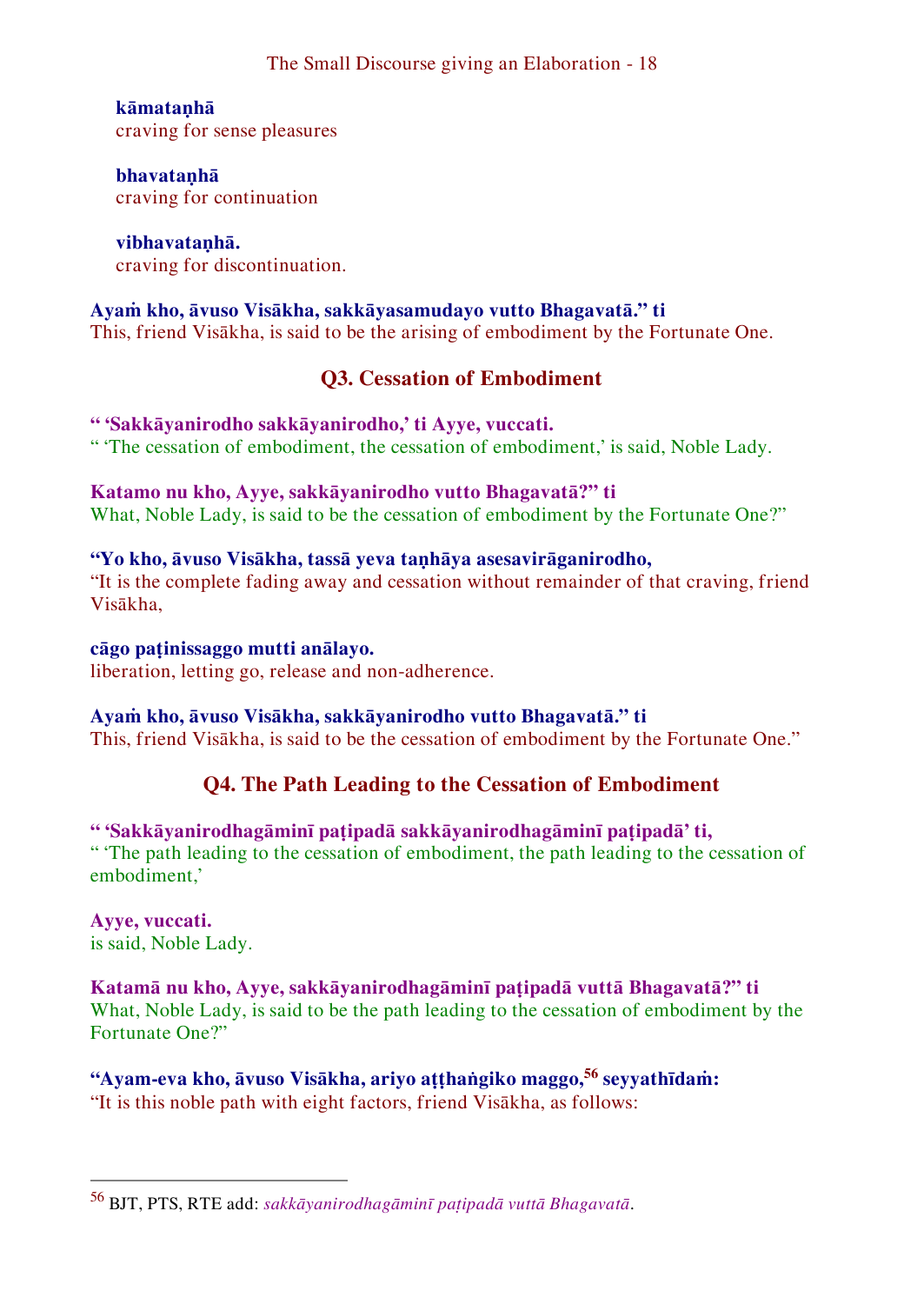#### **sammādiṭṭhi, sammāsaṅkappo,** right view, right thought,

**sammāvācā, sammākammanto,** right speech, right action,

**sammā-ājīvo, sammāvāyāmo,** right livelihood, right endeavour,

**sammāsati, sammāsamādhī." ti** right mindfulness, right concentration."

#### <span id="page-19-0"></span>**Q5. Attachment and the Five Constituents**

#### **"Tañ-ñeva nu kho, Ayye, upādānaṁ te pañcupādānakkhandhā,**

"Is this attachment, Noble Lady, (the same as) these five constituents (of mind and body) that provide fuel for attachment,

#### **udāhu aññatra pañcah' upādānakkhandhehi upādānan?"-ti**

or is attachment different from the five constituents (of mind and body) that provide fuel for attachment?"<sup>57</sup>

## **"Na kho, āvuso Visākha, tañ-ñeva upādānaṁ<sup>58</sup> te<sup>59</sup> pañcupādānakkhandhā,**

"This attachment, friend Visākha, is not (the same as) these five constituents (of mind and body) that provide fuel for attachment,

#### **na pi<sup>60</sup> aññatra pañcah' upādānakkhandhehi upādānaṁ.**

nor is attachment different from the five constituents (of mind and body) that provide fuel for attachment.

## **Yo kho, āvuso Visākha, pañcasu<sup>61</sup> upādānakkhandhesu chandarāgo**

But whatever desire and passion there is for the five constituents (of mind and body) that provide fuel for attachment,

#### **taṁ tattha upādānan."-ti**

that is the attachment right there."

 $57$  The question is asked to clarify the answer given to the first question about embodiment.

<sup>58</sup> RTE: *taññevupādānaṁ*.

<sup>59</sup> BJT: *teva*.

<sup>60</sup> ChS: *nāpi*.

<sup>61</sup> BJT, PTS: *pañcas'*.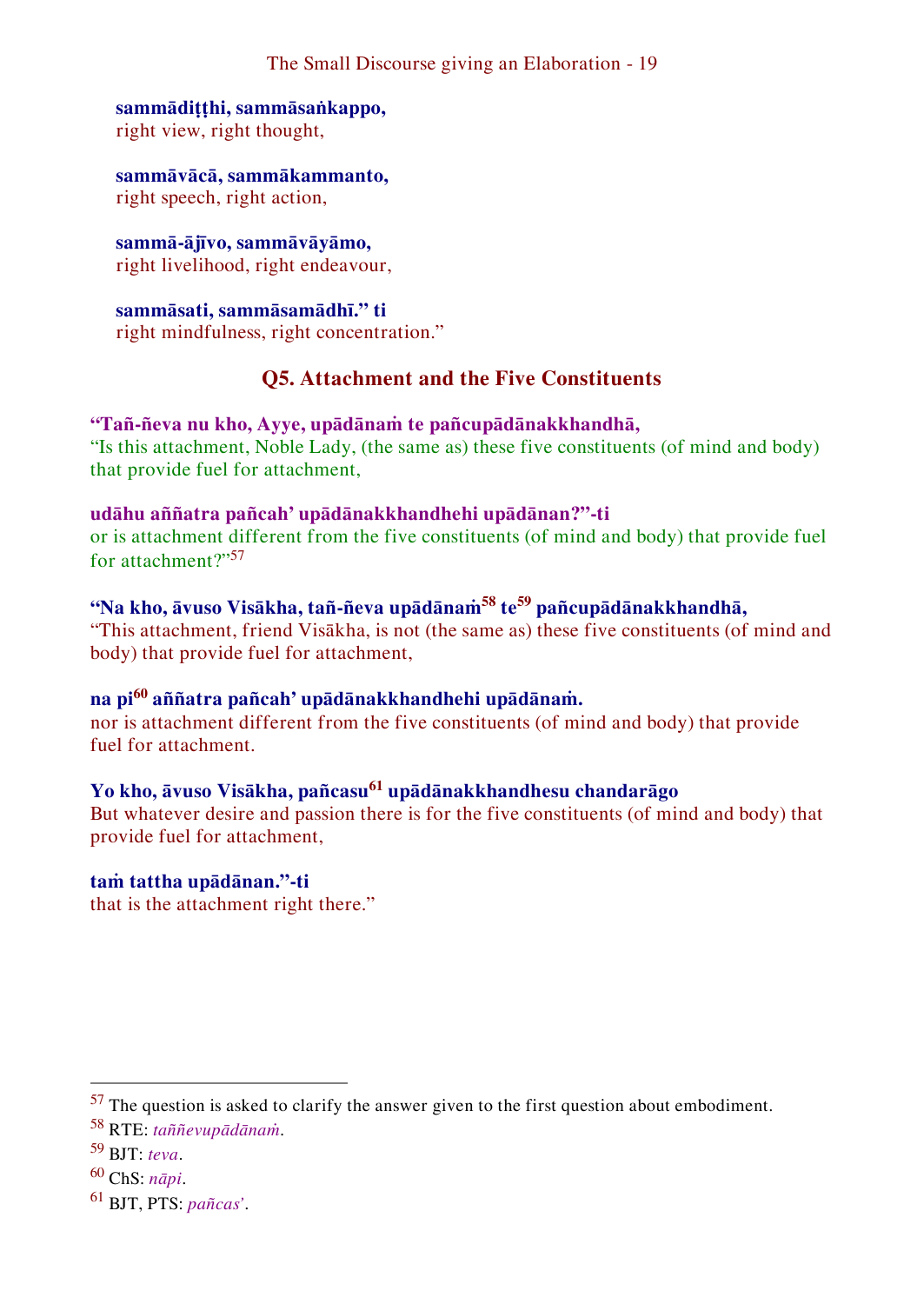## <span id="page-20-0"></span>**Q6. Embodiment View**

# **"Kathaṁ pan' Ayye,<sup>62</sup> sakkāyadiṭṭhi hotī?" ti**

"But what, Noble Lady, is embodiment view?"<sup>63</sup>

## **"Idhāvuso Visākha, assutavā puthujjano,**

"Here, friend Visākha, an unlearned worldling,

### **Ariyānaṁ adassāvī, Ariyadhammassa akovido ariyadhamme avinīto,**

one who doesn't meet the Noble Ones, who is unskilled in the Noble Dhamma, untrained in the Noble Dhamma,

**Sappurisānaṁ adassāvī Sappurisadhammassa akovido sappurisadhamme avinīto,**  one who doesn't meet Good People, who is unskilled in the Good People's Dhamma, untrained in the Good People's Dhamma,

#### **rūpaṁ attato samanupassati, rūpavantaṁ vā attānaṁ,**  views bodily form as self,  $64$  or self as endowed with bodily form,

**attani vā rūpaṁ, rūpasmiṁ vā attānaṁ.** 

or bodily form as in self, or self as in bodily form.

### **Vedanaṁ attato samanupassati, vedanāvantaṁ vā attānaṁ,**

Views feeling as self, or self as endowed with feeling,

### **attani vā vedanaṁ, vedanāya vā attānaṁ.**

or feeling as in self, or self as in feeling.

### **Saññaṁ attato samanupassati, saññāvantaṁ vā attānaṁ,**

Views perception as self, or self as endowed with perception,

### **attani vā saññaṁ, saññāya vā attānaṁ.**

or perception as in self, or self as in perception.

### **Saṅkhāre attato samanupassati, saṅkhāravantaṁ vā attānaṁ,**

Views (volitional) processes as self, or self as endowed with (volitional) processes,

### **attani vā saṅkhāre, saṅkhāresu vā attānaṁ.**

or (volitional) processes as in self, or self as in (volitional) processes.

<sup>62</sup> ChS: *panāyye*, throughout.

<sup>63</sup> Embodiment view is one of the first three *fetters* (*saṁyojana*) that are overcome when attaining Stream Entry; the others are *uncertainty* (*vicikicchā*) and *(grasping at) virtue and practices* (*sīlabbataparāmāsa*).

 $64$  What follows enumerates the twenty types of embodiment view, which are four ways of identifying with each of the constituents.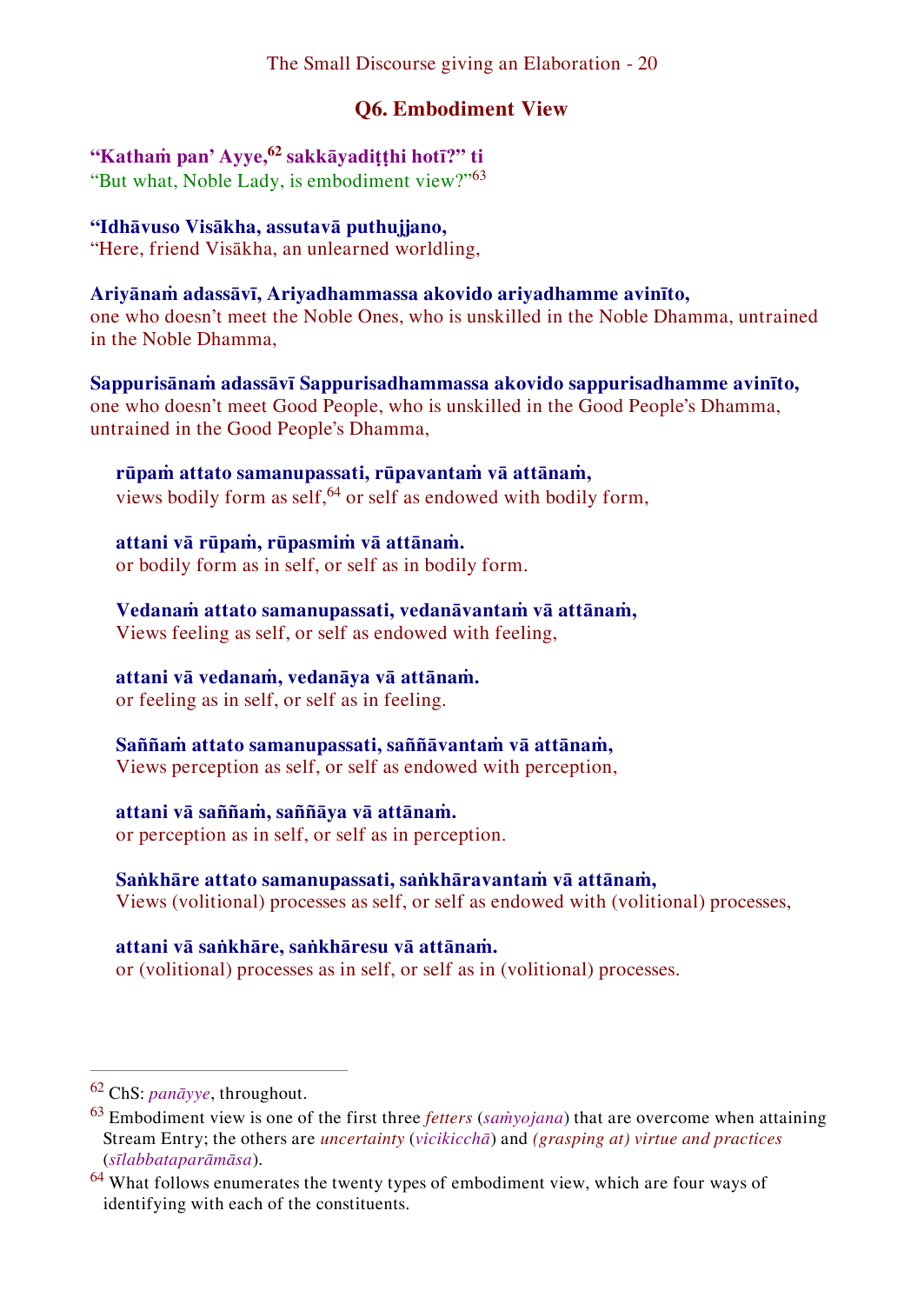#### **Viññāṇaṁ attato samanupassati, viññāṇavantaṁ vā attānaṁ,**

Views consciousness as self, or self as endowed with consciousness,

#### **attani vā viññāṇaṁ, viññāṇasmiṁ vā attānaṁ.**

or consciousness as in self, or self as in consciousness.

#### **Evaṁ kho, āvuso Visākha, sakkāyadiṭṭhi hotī." ti**

This, friend Visākha, is embodiment view."

#### <span id="page-21-0"></span>**Q7. No Embodiment View**

**"Kathaṁ pan' Ayye, sakkāyadiṭṭhi na hotī?" ti** "But how, Noble Lady, is there no embodiment view?"

#### **"Idhāvuso Visākha, sutavā ariyasāvako,**

"Here, friend Visākha, a learned noble disciple,

#### **Ariyānaṁ dassāvī, Ariyadhammassa kovido, Ariyadhamme suvinīto,**

one who meets the Noble Ones, who is skilled in the Noble Dhamma, trained in the Noble Dhamma,

**Sappurisānaṁ dassāvī, Sappurisadhammassa kovido, Sappurisadhamme suvinīto,**  one who meets Good People, who is skilled in the Good People's Dhamma, trained in the Good People's Dhamma,

#### **na rūpaṁ attato samanupassati, na rūpavantaṁ vā attānaṁ,**  doesn't view bodily form as self, or self as endowed with bodily form,

**na attani vā rūpaṁ, na rūpasmiṁ vā attānaṁ.**  or bodily form as in self, or self as in bodily form.

#### **Na vedanaṁ attato samanupassati, na vedanāvantaṁ vā attānaṁ,**

Doesn't view feeling as self, or self as endowed with feeling,

#### **na attani vā vedanaṁ, na vedanāya vā attānaṁ.**

or feeling as in self, or self as in feeling.

#### **Na saññaṁ attato samanupassati, na saññāvantaṁ vā attānaṁ,**

Doesn't view perception as self, or self as endowed with perception,

#### **na attani vā saññaṁ, na saññāya vā attānaṁ.**

or perception as in self, or self as in perception.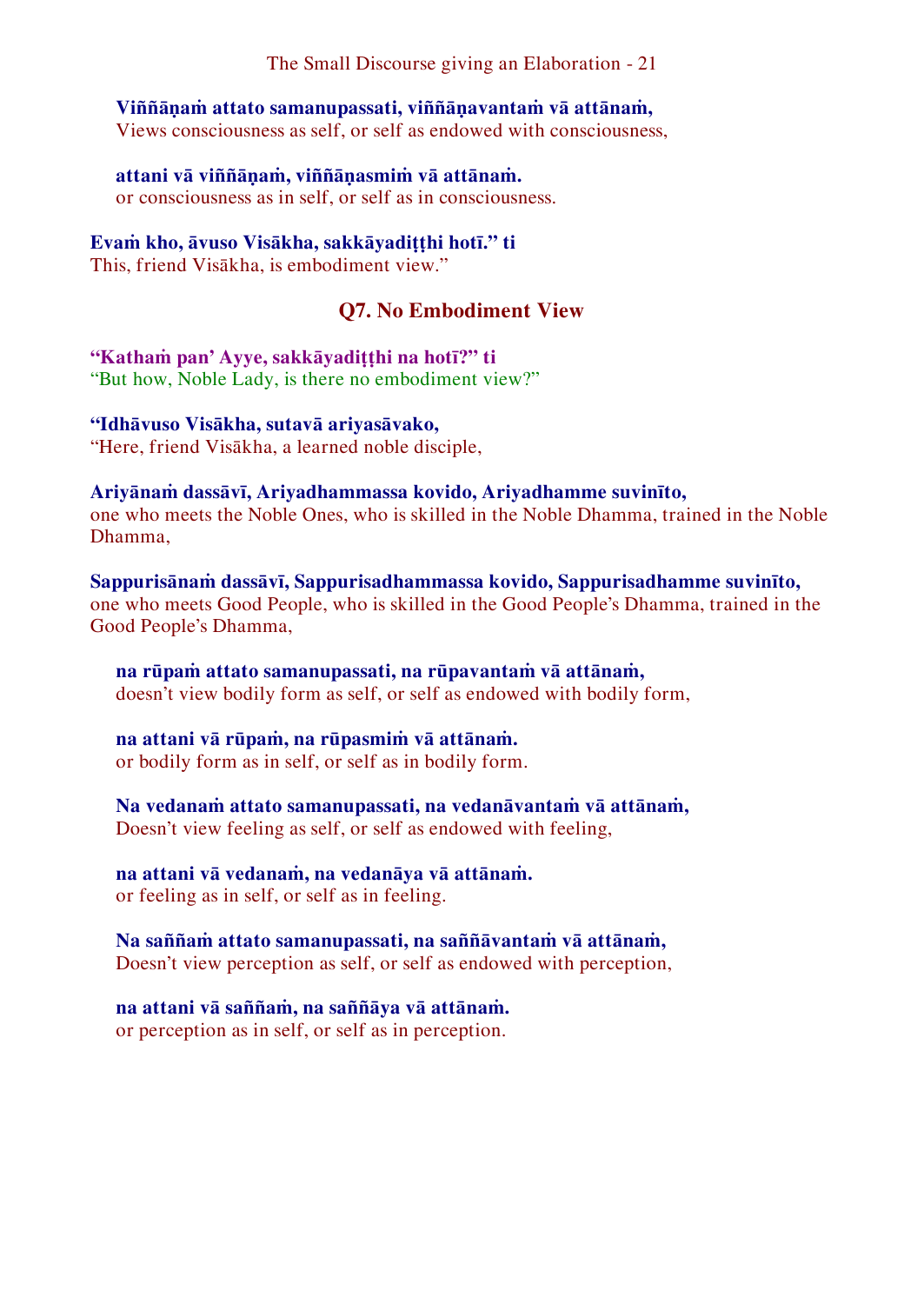**Na saṅkhāre attato samanupassati, na saṅkhāravantaṁ vā attānaṁ,**  Doesn't view (volitional) processes as self, or self as endowed with (volitional) processes,

**na attani vā saṅkhāre, na saṅkhāresu vā attānaṁ.**  or (volitional) processes as in self, or self as in (volitional) processes.

**Na viññāṇaṁ attato samanupassati, na viññāṇavantaṁ vā attānaṁ,**  Doesn't view consciousness as self, or self as endowed with consciousness,

**na attani vā viññāṇaṁ, na viññāṇasmiṁ vā attānaṁ.**  or consciousness as in self, or self as in consciousness.

**Evaṁ kho, āvuso Visākha, sakkāyadiṭṭhi na hotī." ti** Thus, friend Visākha, there is no embodiment view."

## <span id="page-22-0"></span>**Q8. Eightfold Noble Path**

**"Katamo pan' Ayye, Ariyo Aṭṭhaṅgiko Maggo?" ti** "But what, Noble Lady, is the Eightfold Noble Path?"

**"Ayam-eva kho, āvuso Visākha, ariyo aṭṭhaṅgiko maggo, seyyathīdaṁ:** "It is this noble path with eight factors, friend Visākha, as follows:

**sammādiṭṭhi, sammāsaṅkappo,** right view, right thought,

**sammāvācā, sammākammanto,** right speech, right action,

**sammā-ājīvo, sammāvāyāmo,** right livelihood, right endeavour,

**sammāsati, sammāsamādhī." ti** right mindfulness, right concentration."

### <span id="page-22-1"></span>**Q9. Path Conditioned**

**"Ariyo pan' Ayye, Aṭṭhaṅgiko Maggo saṅkhato udāhu asaṅkhato?" ti** "But is the eightfold Noble Path, Noble Lady, conditioned or unconditioned?"

**"Ariyo kho, āvuso Visākha, Aṭṭhaṅgiko Maggo saṅkhato." ti** "The eightfold Noble Path, friend Visākha, is conditioned."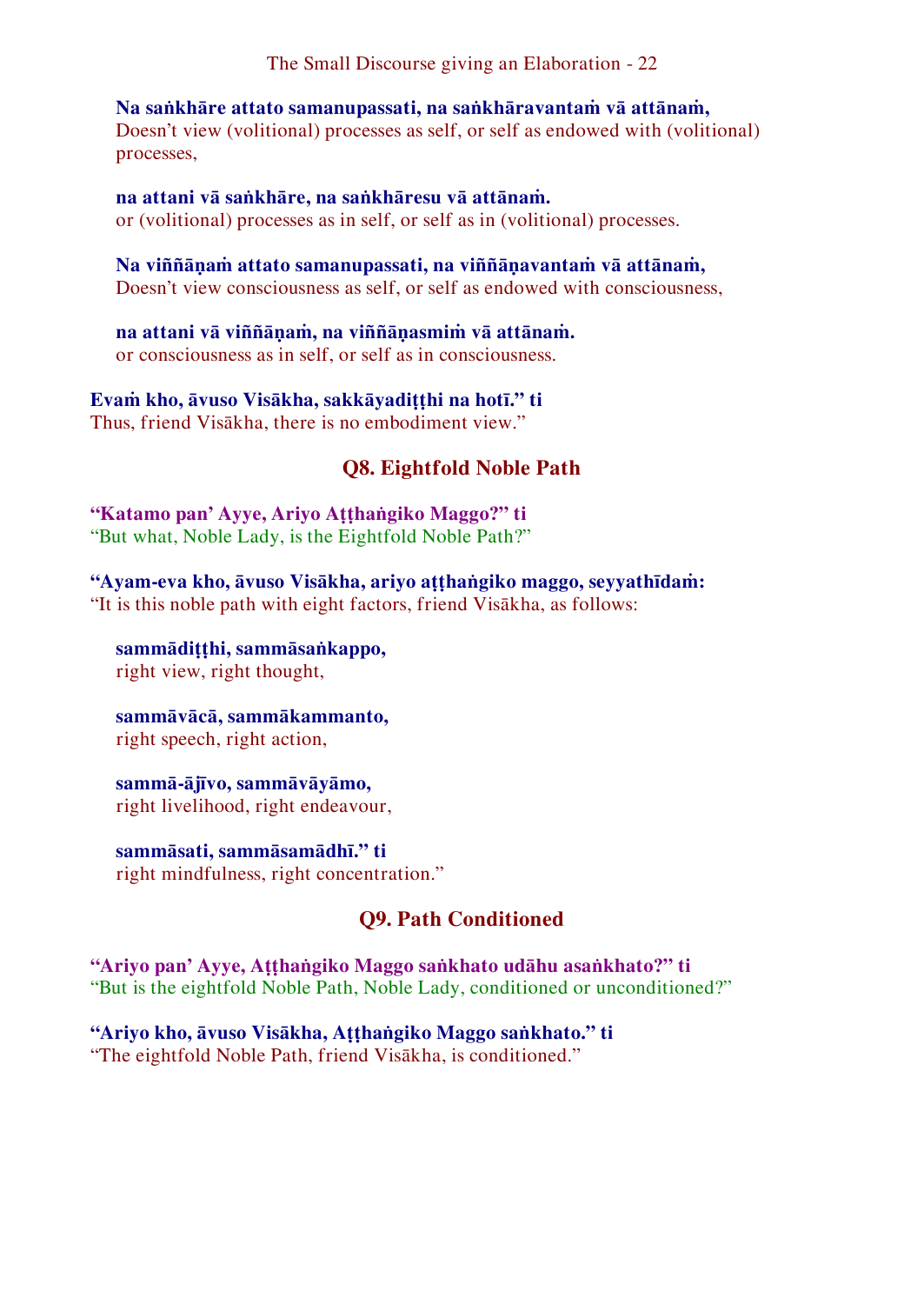## <span id="page-23-0"></span>**Q10. Constituents of the Path**

**"Ariyena nu kho, Ayye, Aṭṭhaṅgikena Maggena tayo khandhā saṅgahitā,<sup>65</sup>** "Are the three constituents<sup>66</sup> comprised within the eightfold Noble Path, Noble Lady,

**udāhu tīhi khandhehi ariyo Aṭṭhaṅgiko Maggo saṅgahito?" ti** or is the eightfold Noble Path comprised within the three constituents?"

**"Na kho, āvuso Visākha, ariyena aṭṭhaṅgikena maggena tayo khandhā saṅgahitā,** "The three constituents are not comprised within the eightfold Noble Path, friend Visākha,

**tīhi ca kho, āvuso Visākha, khandhehi ariyo aṭṭhaṅgiko maggo saṅgahito.**  but the eightfold Noble Path is comprised within the three constituents.

**Yā cāvuso Visākha, sammāvācā yo ca sammākammanto, yo ca sammā-ājīvo,** Whatever is right speech, friend Visākha, and whatever is right action, and whatever is right livelihood,

**ime dhammā sīlakkhandhe<sup>67</sup> saṅgahitā.**  these things are comprised within the virtue constituent.

**Yo ca sammāvāyāmo yā ca sammāsati, yo ca sammāsamādhi,** Whatever is right endeavour, and whatever is right mindfulness, and whatever is right concentration,

**ime dhammā samādhikkhandhe saṅgahitā.**  these things are comprised within the concentration constituent.

**Yā ca sammādiṭṭhi yo ca sammāsaṅkappo,**  Whatever is right view, and whatever is right thought,

**ime dhammā paññākkhandhe saṅgahitā." ti** these things are comprised within the wisdom constituent.

<sup>65</sup> BJT, PTS: *saṅgahītā*; similarly throughout.

<sup>66</sup> The constituents referred to here are what is elsewhere called the *three trainings* (*tisso sikkhā*).

<sup>67</sup> RTE: *sīlakkhandhena ... samādhikkhandhena ... paññākkhandena*.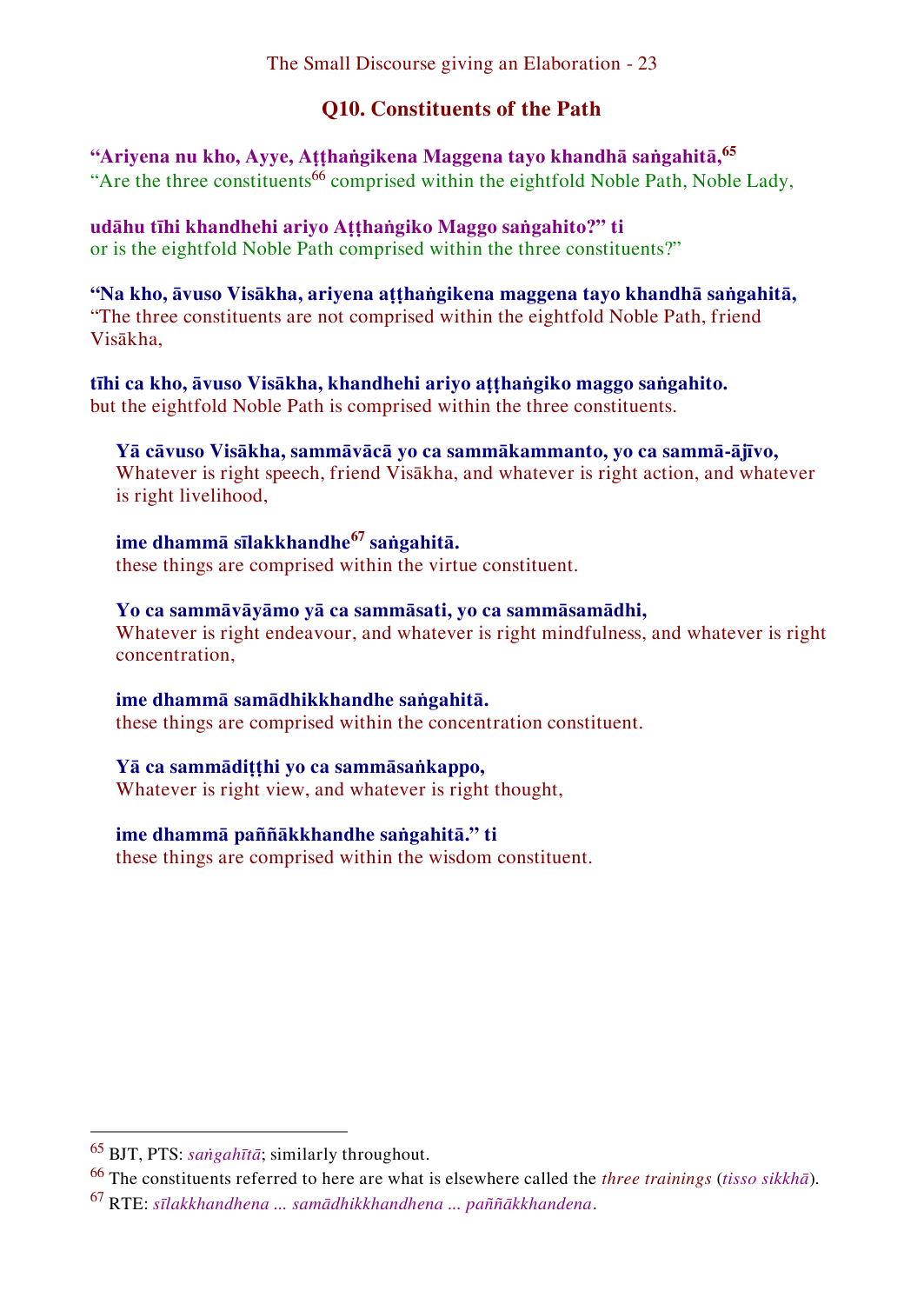## <span id="page-24-0"></span>**Q11. Concentration**

**"Katamo pan' Ayye, samādhi, katame<sup>68</sup> samādhinimittā,**  "But what, Noble Lady, is concentration,  $69$  what are the causes of concentration,

**katame<sup>70</sup> samādhiparikkhārā, katamā samādhibhāvanā?" ti** what are the accessories to concentration, what is the development of concentration?"

**"Yā kho, āvuso Visākha, cittassa ekaggatā<sup>71</sup> ayaṁ samādhi,** "Whatever is one-pointedness of mind, friend Visākha, that is concentration,

**cattāro satipaṭṭhānā samādhinimittā,** the four ways of attending to mindfulness are the causes of concentration,

**cattāro sammappadhānā samādhiparikkhārā,**  the four right endeavours are the accessories to concentration,

**yā tesaṁ yeva dhammānaṁ āsevanā, bhāvanā bahulīkammaṁ,**  whatever repetition of these things there is, their development, being made much of,

**ayaṁ tattha<sup>72</sup> samādhibhāvanā." ti** this is the development of concentration herein."

## <span id="page-24-1"></span>**Q12. Processes**

**"Kati pan' Ayye, saṅkhārā?" ti** "But what, Noble Lady, are the processes?"

#### **"Tayome, āvuso Visākha, saṅkhārā:**

"There are these three processes, friend Visākha:

#### **kāyasaṅkhāro, vacīsaṅkhāro, cittasaṅkhāro." ti**

the bodily process, the speech process, the mental process."<sup>73</sup>

<sup>68</sup> RTE, ChS add: *dhammā*.

 $69$  Referring to the eighth factor in the Noble Eightfold Path.

<sup>70</sup> RTE, ChS add: *dhammā*.

<sup>71</sup> RTE: *cittassekaggatā*.

<sup>72</sup> P ChS: *ettha*.

 $73$  These appear in the next set of questions when discussing which of them cease first during cessation.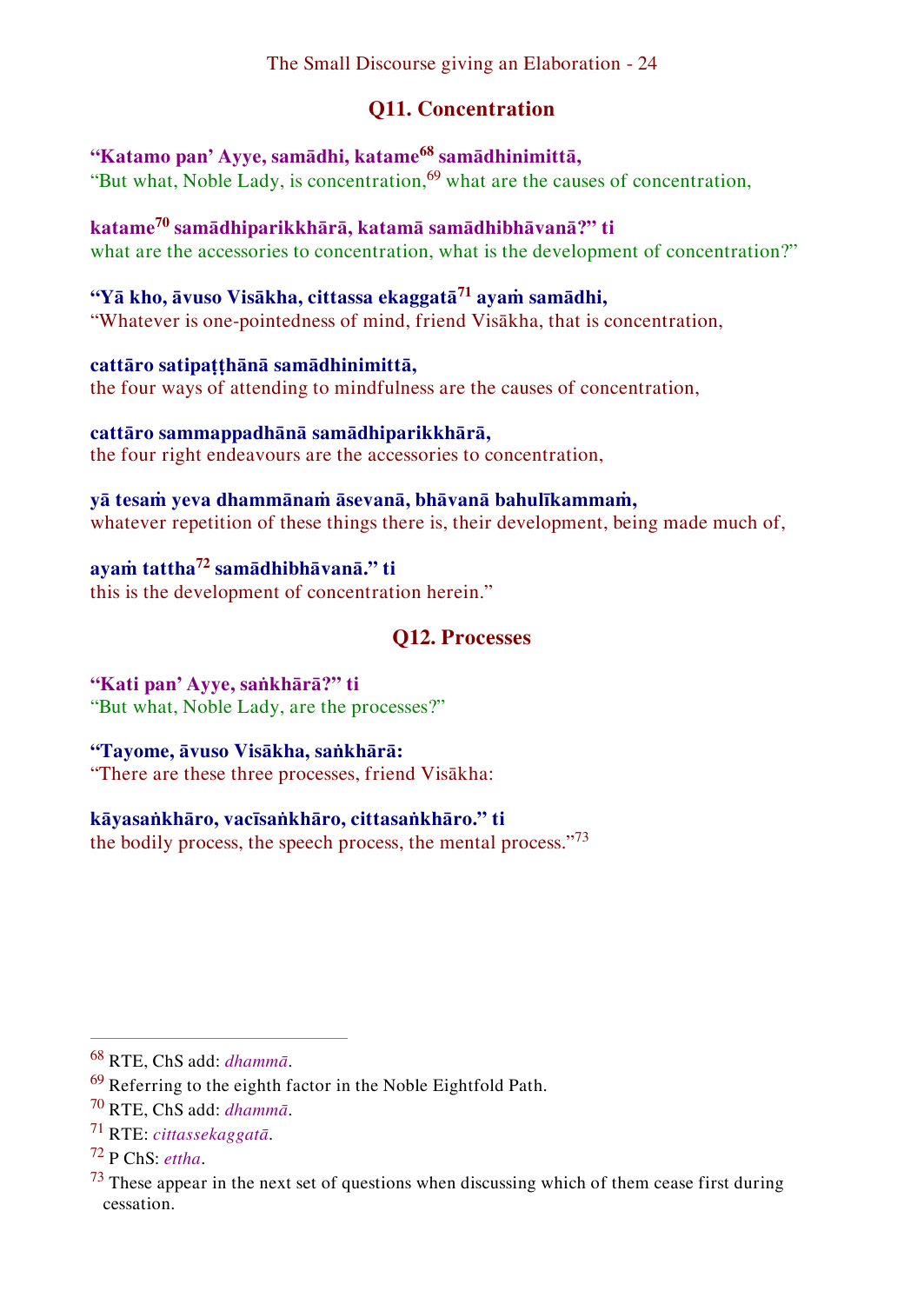## <span id="page-25-0"></span>**Q13. Processes Definitions**

#### **"Katamo pan' Ayye, kāyasaṅkhāro,**

"But what, Noble Lady, is bodily process,

#### **katamo vacīsaṅkhāro, katamo cittasaṅkhāro?" ti**

what is speech process, what is mental process?"

## **"Assāsapassāsā kho, āvuso Visākha, kāyasaṅkhāro,**

"In-breathing and out-breathing, friend Visākha, is bodily process,

#### **vitakkavicārā vacīsaṅkhāro,**  thinking and reflection is speech process,

#### **saññā ca vedanā ca cittasaṅkhāro." ti**

perception and feeling is mental process."

## <span id="page-25-1"></span>**Q14. Explanation of Definitions**

## **"Kasmā pan' Ayye, assāsapassāsā kāyasaṅkhāro,**

"But why is in-breathing and out-breathing, Noble Lady, bodily process,

#### **kasmā vitakkavicārā vacīsaṅkhāro,**

why is thinking and reflection speech process,

## **kasmā saññā ca vedanā ca cittasaṅkhāro?" ti**

why is perception and feeling mental process?"

## **"Assāsapassāsā kho, āvuso Visākha, kāyikā, ete dhammā kāyapaṭibaddhā,<sup>74</sup>**

"In-breathing and out-breathing, friend Visākha, are bodily, these things are bound up with the body,

#### **tasmā assāsapassāsā kāyasaṅkhāro.**

therefore in-breathing and out-breathing is a bodily process.

### **Pubbe kho, āvuso Visākha, vitakketvā vicāretvā pacchā<sup>75</sup> vācaṁ bhindati,**

Having thought and reflected beforehand, friend Visākha, he afterwards breaks forth with a word,

#### **tasmā vitakkavicārā vacīsaṅkhāro.**

therefore thinking and reflection is a speech process.

## <sup>74</sup> ChS: *kāyapp-*.

<sup>75</sup> RTE omits: *pacchā*.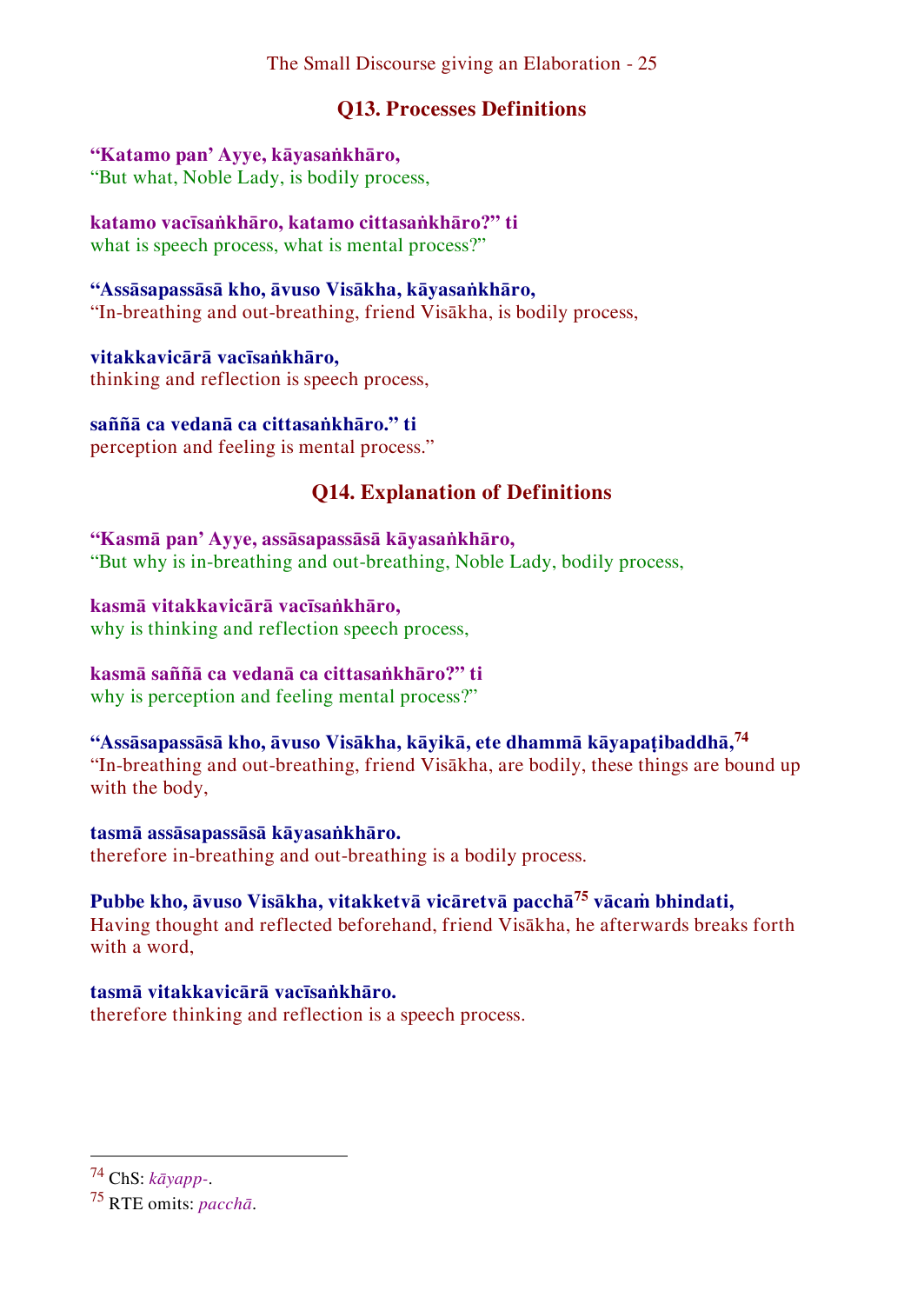## **Saññā ca vedanā ca cetasikā, ete dhammā cittapaṭibaddhā,<sup>76</sup>**

Perception and feeling are mental factors, these things are bound up with the mind,

#### **tasmā saññā ca vedanā ca cittasaṅkhāro." ti**

therefore perception and feeling are mental processes."

## <span id="page-26-0"></span>**Q15. The Attainment of Cessation**

## **"Kathaṁ<sup>77</sup> pan' Ayye, saññāvedayitanirodhasamāpatti hotī?" ti**

"But how, Noble Lady, is the cessation of perception and feeling attained?"

#### **"Na kho, āvuso Visākha, saññāvedayitanirodhaṁ,**

° "A monastic who is attaining the cessation of perception and feeling, friend Visākha,

#### **samāpajjantassa bhikkhuno evaṁ hoti:**  does not think:

## **'Ahaṁ saññāvedayitanirodhaṁ samāpajjissan,'-ti vā,**

'I will attain the cessation of perception and feeling,'

#### **'Ahaṁ saññāvedayitanirodhaṁ samāpajjāmī,' ti vā,**

or 'I am attaining the cessation of perception and feeling,'

#### **'Ahaṁ saññāvedayitanirodhaṁ samāpanno,' ti vā.**

or 'I have attained the cessation of perception and feeling.'

### **Atha khvāssa pubbe va tathā cittaṁ bhāvitaṁ hoti yaṁ taṁ tathattāya upanetī." ti**

But previously his mind has been developed so that it leads to that state."<sup>78</sup>

## <span id="page-26-1"></span>**Q16. Processes that Cease First during Cessation**

**"Saññāvedayitanirodhaṁ samāpajjantassa, pan' Ayye, bhikkhuno,** "But for a monastic who has attained the cessation of perception and feeling, Noble Lady,

### **katame dhammā paṭhamaṁ nirujjhanti:**

which things cease first:

#### **yadi vā kāyasaṅkhāro, yadi vā vacīsaṅkhāro, yadi vā cittasaṅkhāro?" ti**  bodily process, or speech process, or mental process?"

<sup>76</sup> ChS: *cittapp*-.

<sup>77</sup> BJT adds: *ca*.

 $78$  This seems rather an odd answer, as it doesn't really answer the question.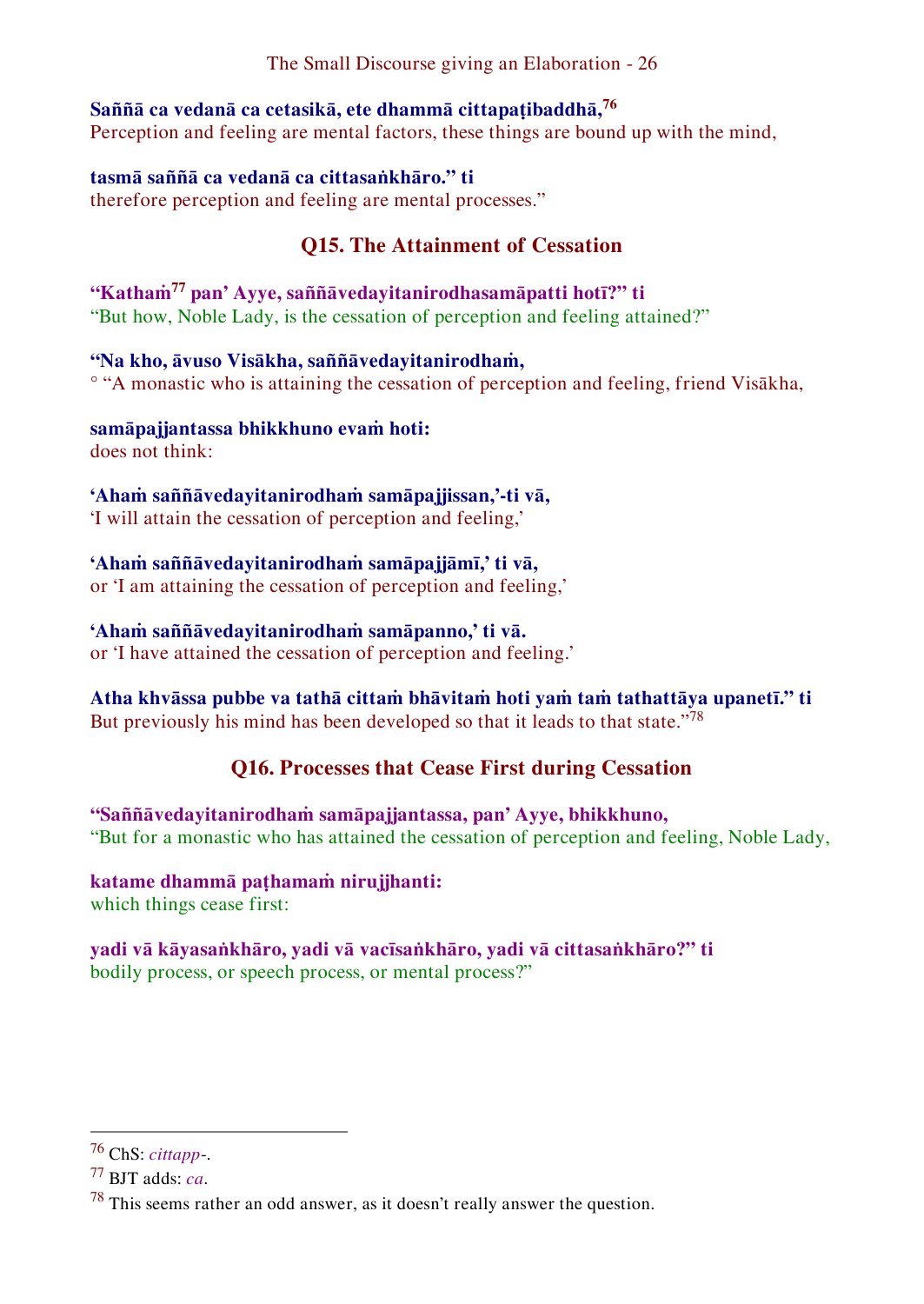**"Saññāvedayitanirodhaṁ samāpajjantassa kho, āvuso Visākha, bhikkhuno,** "For a monastic who is attaining the cessation of perception and feeling, friend Visākha,

**paṭhamaṁ nirujjhati vacīsaṅkhāro, tato kāyasaṅkhāro, tato cittasaṅkhāro." ti** first speech process ceases, then bodily process ceases, then mental process ceases."<sup>79</sup>

## <span id="page-27-0"></span>**Q17. The Emergence from Cessation**

**"Kathaṁ pan' Ayye, saññāvedayitanirodhasamāpattiyā vuṭṭhānaṁ hotī?" ti** "But what, Noble Lady, is the emergence from the cessation of perception and feeling?"

## **"Na kho, āvuso Visākha, saññāvedayitanirodhasamāpattiyā**

° "A monastic who is emerging from the cessation of perception and feeling, friend Visākha,

### **vuṭṭhahantassa bhikkhuno evaṁ hoti:**

does not think:

**'Ahaṁ saññāvedayitanirodhasamāpattiyā vuṭṭhahissan,'-ti vā,**  'I will emerge from the cessation of perception and feeling,'

**'Ahaṁ saññāvedayitanirodhasamāpattiyā vuṭṭhahāmī,' ti vā,** 

or, 'I am emerging from the cessation of perception and feeling,'

## **'Ahaṁ saññāvedayitanirodhasamāpattiyā vuṭṭhito,' ti vā.**

or, 'I have emerged from the cessation of perception and feeling,'

#### **Atha khvāssa pubbe va tathā cittaṁ bhāvitaṁ hoti yaṁ taṁ tathattāya upanetī." ti** But previously his mind has been developed so that it leads to that state."

## <span id="page-27-1"></span>**Q18. Processes that Arise First during Emergence**

#### **"Saññāvedayitanirodhasamāpattiyā vuṭṭhahantassa pan' Ayye, bhikkhuno**  "But for a monastic who has emerged from the cessation of perception and feeling, Noble Lady,

## **katame dhammā paṭhamaṁ uppajjanti:**

which things arise first:

 $\overline{a}$ 

**yadi vā kāyasaṅkhāro, yadi vā vacīsaṅkhāro, yadi vā cittasaṅkhāro?" ti**  bodily process, or speech process, or mental process?"

 $79$  Speech processes (thinking and reflection) cease when entering second absorption (jhāna); bodily processes (in-breathing and out-breathing) cease in fourth absorption; mental processes (perception and feeling) cease when entering cessation of perception and feeling. They arise again in reverse order when emerging from the attainment. See just below.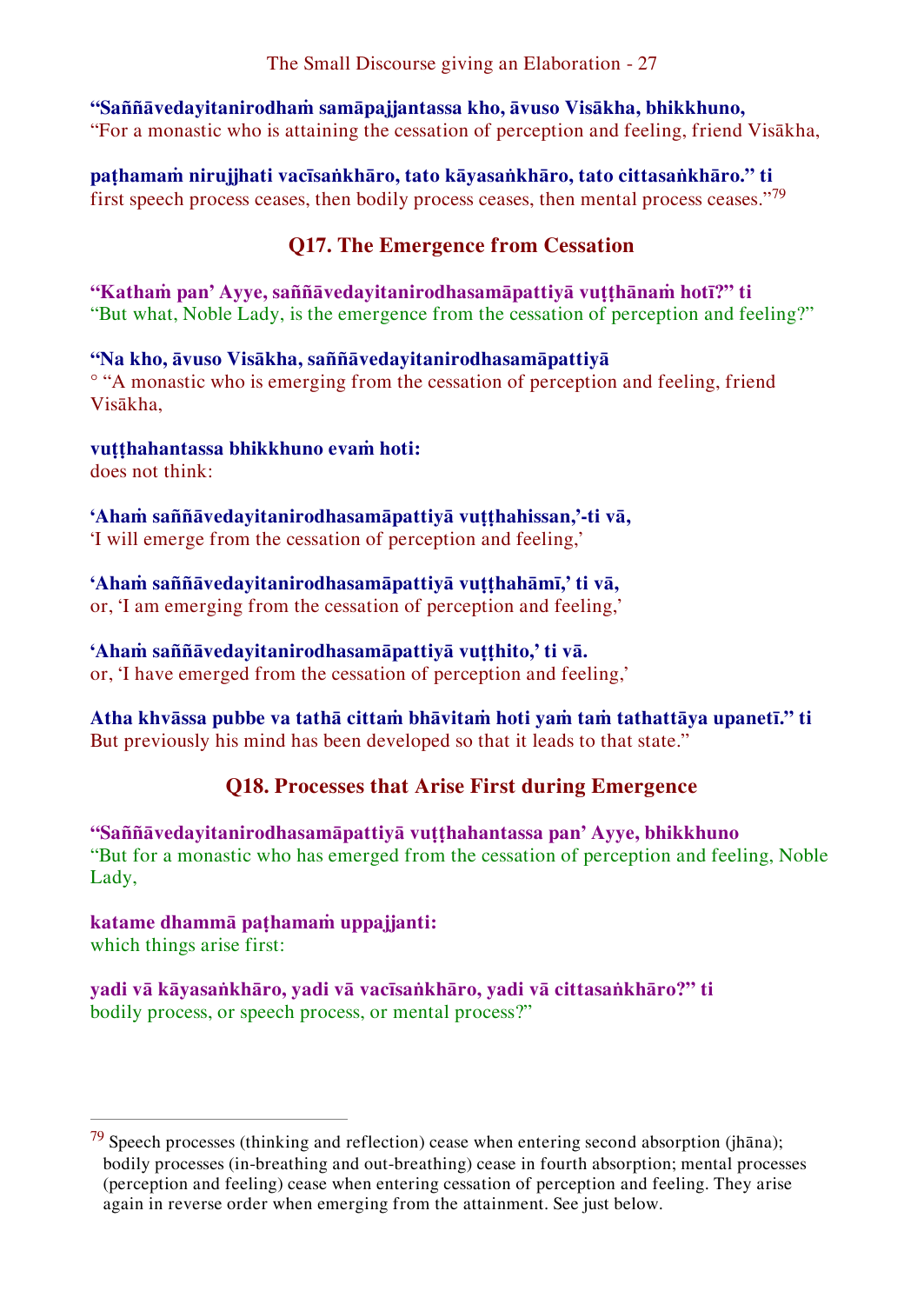**"Saññāvedayitanirodhasamāpattiyā vuṭṭhahantassa kho, āvuso Visākha, bhikkhuno**  "For a monastic who is emerging from the cessation of perception and feeling, friend Visākha,

**paṭhamaṁ uppajjati cittasaṅkhāro, tato kāyasaṅkhāro, tato vacīsaṅkhāro." ti** first mental process arises, then bodily process arises, then speech process arises."

## <span id="page-28-0"></span>**Q19. Contacts after Emergence**

**"Saññāvedayitanirodhasamāpattiyā vuṭṭhitaṁ pan' Ayye,**  "Having emerged from the cessation of perception and feeling, Noble Lady,

**bhikkhuṁ kati phassā phusantī?" ti**  how many contacts touch that monastic?"

#### **"Saññāvedayitanirodhasamāpattiyā vuṭṭhitaṁ kho, āvuso Visākha,**

"Having emerged from the cessation of perception and feeling, friend Visākha,

#### **bhikkhuṁ tayo phassā phusanti:**

three contacts touch that monastic:

 $\overline{a}$ 

#### **suññato phasso, animitto phasso, appaṇihito phasso." ti**

emptiness contact, desirelessness contact, signlessness contact."<sup>80</sup>

## <span id="page-28-1"></span>**Q20. Inclination after Emergence**

#### **"Saññāvedayitanirodhasamāpattiyā vuṭṭhitassa pan' Ayye, bhikkhuno**

"For a monastic who has emerged from the cessation of perception and feeling, Noble Lady,

#### **kiṁ-ninnaṁ cittaṁ, hoti kiṁ-poṇaṁ, kiṁ-pabbhāran?"-ti**

what does his mind incline towards, what does it slope towards, what does it slant towards?"

### **"Saññāvedayitanirodhasamāpattiyā vuṭṭhitassa kho, āvuso Visākha, bhikkhuno**

"For a monastic who has emerged from the cessation of perception and feeling, friend Visākha,

### **vivekaninnaṁ cittaṁ hoti, vivekapoṇaṁ vivekapabbhāran."-ti**

his mind inclines towards seclusion, $81$  it slopes towards seclusion, it slants towards seclusion."

<sup>80</sup> These are the three *freedoms* (*vimokkha*), and are known as the *gateways to freedom*  (*vimokkhamukha*).

<sup>81</sup> Comm: *Vivekaninnan-ti-ādīsu, Nibbānaṁ viveko nāma*, *his mind inclines towards seclusion and so on, here seclusion means Nibbāna*.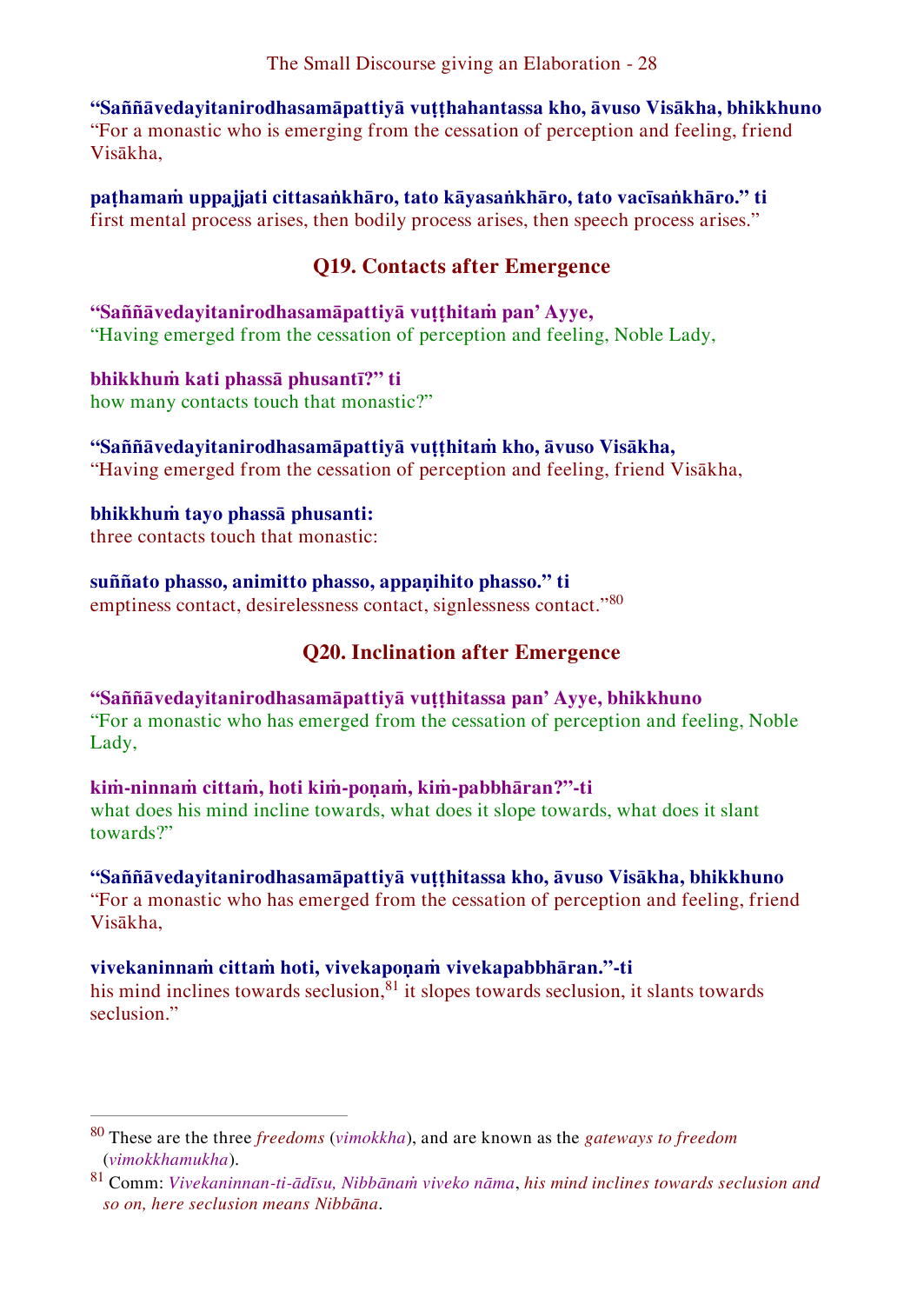## <span id="page-29-0"></span>**Q21. Number of Feelings**

#### **"Kati pan' Ayye, vedanā?" ti**

"But how many feelings are there, Noble Lady?"

#### **"Tisso kho imā, āvuso Visākha, vedanā:**

"There are three feelings, friend Visākha:

#### **sukhā vedanā, dukkhā vedanā, adukkham-asukhā vedanā." ti**

pleasant feeling, unpleasant feeling, and neither-unpleasant-nor-pleasant feeling."

### <span id="page-29-1"></span>**Q22. Types of Feelings**

**"Katamā pan' Ayye, sukhā vedanā, katamā dukkhā vedanā,**  "But what, Noble Lady, is pleasant feeling, what is unpleasant feeling,

**katamā adukkham-asukhā vedanā?" ti** what is neither-unpleasant-nor-pleasant feeling?"

**"Yaṁ kho, āvuso Visākha, kāyikaṁ vā cetasikaṁ vā sukhaṁ sātaṁ vedayitaṁ:** "Whatever, friend Visākha, is bodily or mentally pleasant and agreeable feeling:

**ayaṁ sukhā vedanā.**  that is pleasant feeling.

**Yaṁ kho, āvuso Visākha, kāyikaṁ vā cetasikaṁ vā dukkhaṁ asātaṁ vedayitaṁ:** Whatever, friend Visākha, is bodily or mentally unpleasant and disagreeable feeling:

**ayaṁ dukkhā vedanā.**  that is unpleasant feeling.

**Yaṁ kho, āvuso Visākha, kāyikaṁ vā cetasikaṁ vā neva sātaṁ nāsātaṁ vedayitaṁ:** Whatever, friend Visākha, is bodily or mentally neither agreeable nor disagreeable feeling:

#### **ayaṁ adukkham-asukhā vedanā." ti**

that is neither-unpleasant-nor-pleasant feeling."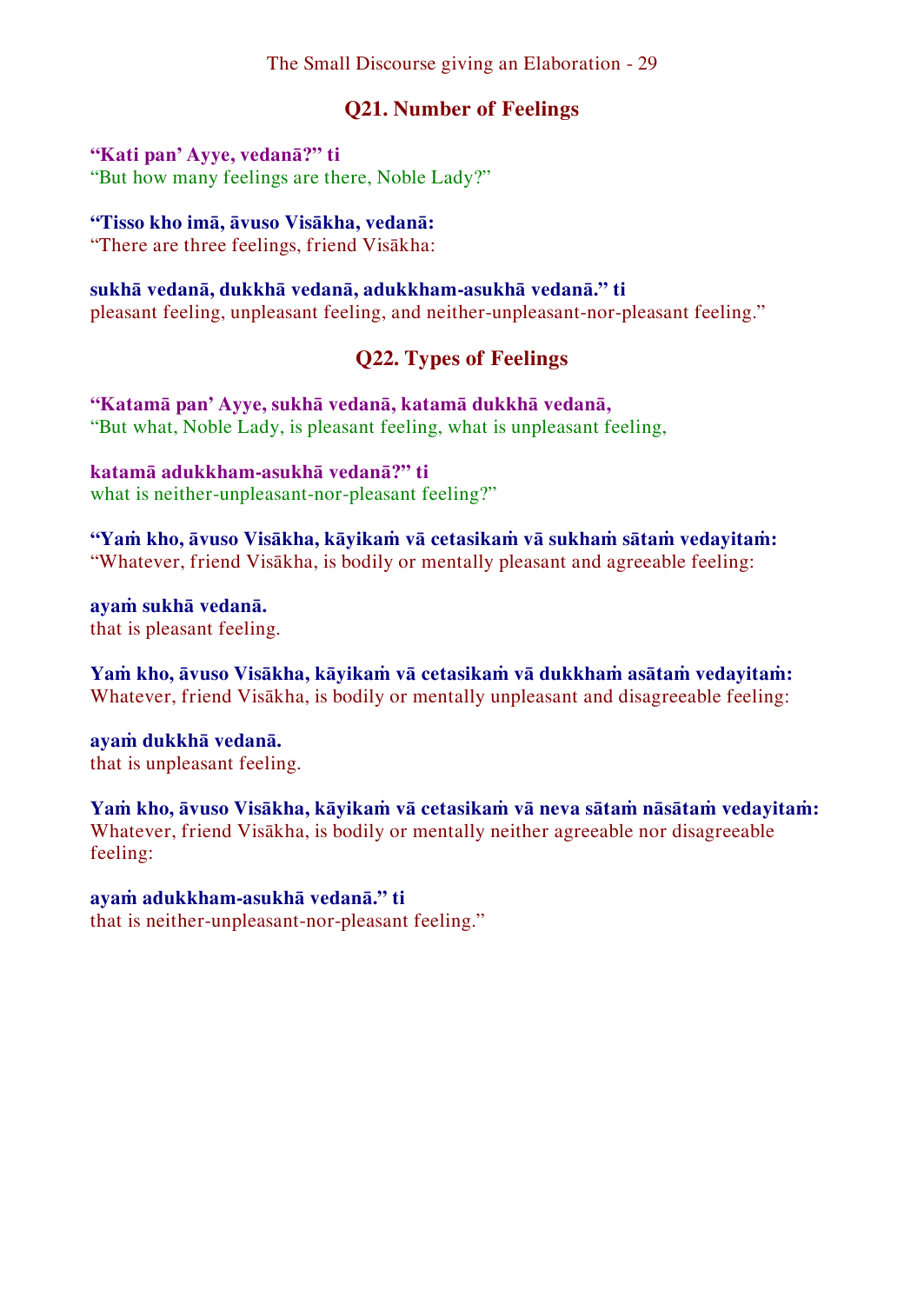## <span id="page-30-0"></span>**Q22. Definition of Feelings**

## **"Sukhā pan' Ayye, vedanā kiṁ-sukhā, kiṁ-dukkhā,<sup>82</sup>**

"But regarding pleasant feeling, Noble Lady: what is pleasant, what is unpleasant,

#### **dukkhā vedanā, kiṁ-sukhā, kiṁ-dukkhā,<sup>83</sup>**

regarding unpleasant feeling: what is pleasant, what is unpleasant,

#### **adukkham-asukhā vedanā, kiṁ-sukhā, kiṁ-dukkhā?" ti**

regarding neither-unpleasant-nor-pleasant feeling: what is pleasant, what is unpleasant?"

#### **"Sukhā kho, āvuso Visākha, vedanā ṭhitisukhā vipariṇāmadukkhā,**

"Pleasant feeling, friend Visākha, is pleasant when it persists, unpleasant when it changes,<sup>84</sup>

#### **dukkhā vedanā ṭhitidukkhā vipariṇāmasukhā,**

unpleasant feeling is unpleasant when it persists, pleasant when it changes,

## **adukkham-asukhā vedanā ñāṇasukhā<sup>85</sup> aññāṇadukkhā." ti**

neither-unpleasant-nor-pleasant feeling is pleasant when known, and unpleasant when unknown."

## <span id="page-30-1"></span>**Q23. Tendencies underlying Feelings**

## **"Sukhāya pan' Ayye, vedanāya kiṁ anusayo anuseti,**

"But for pleasant feeling, Noble Lady, what tendency underlies it,

#### **dukkhāya vedanāya kiṁ anusayo anuseti,**

for unpleasant feeling what tendency underlies it,

## **adukkham-asukhāya vedanāya kiṁ anusayo anusetī?" ti**

for neither-unpleasant-nor-pleasant feeling what tendency underlies it?"

#### **"Sukhāya kho, āvuso Visākha, vedanāya rāgānusayo anuseti,**

"For pleasant feeling, friend Visākha, the tendency to passion underlies it,

#### **dukkhāya vedanāya paṭighānusayo anuseti,**

for unpleasant feeling the tendency to repulsion underlies it,

## **adukkham-asukhāya vedanāya avijjānusayo anusetī." ti**

for neither-unpleasant-nor-pleasant feeling ignorance underlies it."

<sup>82</sup> RTE reads: *dukkhā ti*, and omits the next two lines, presumably by mistake.

<sup>83</sup> PTS: *kiṁ-dukkhā, kiṁ-sukhā*; different order.

 $84$  This is a subtle point that people often can't understand, how is the pleasant unpleasant? The following answer shows how the unpleasant can also be pleasant.

<sup>85</sup> RTE: *saññāṇasukhā*?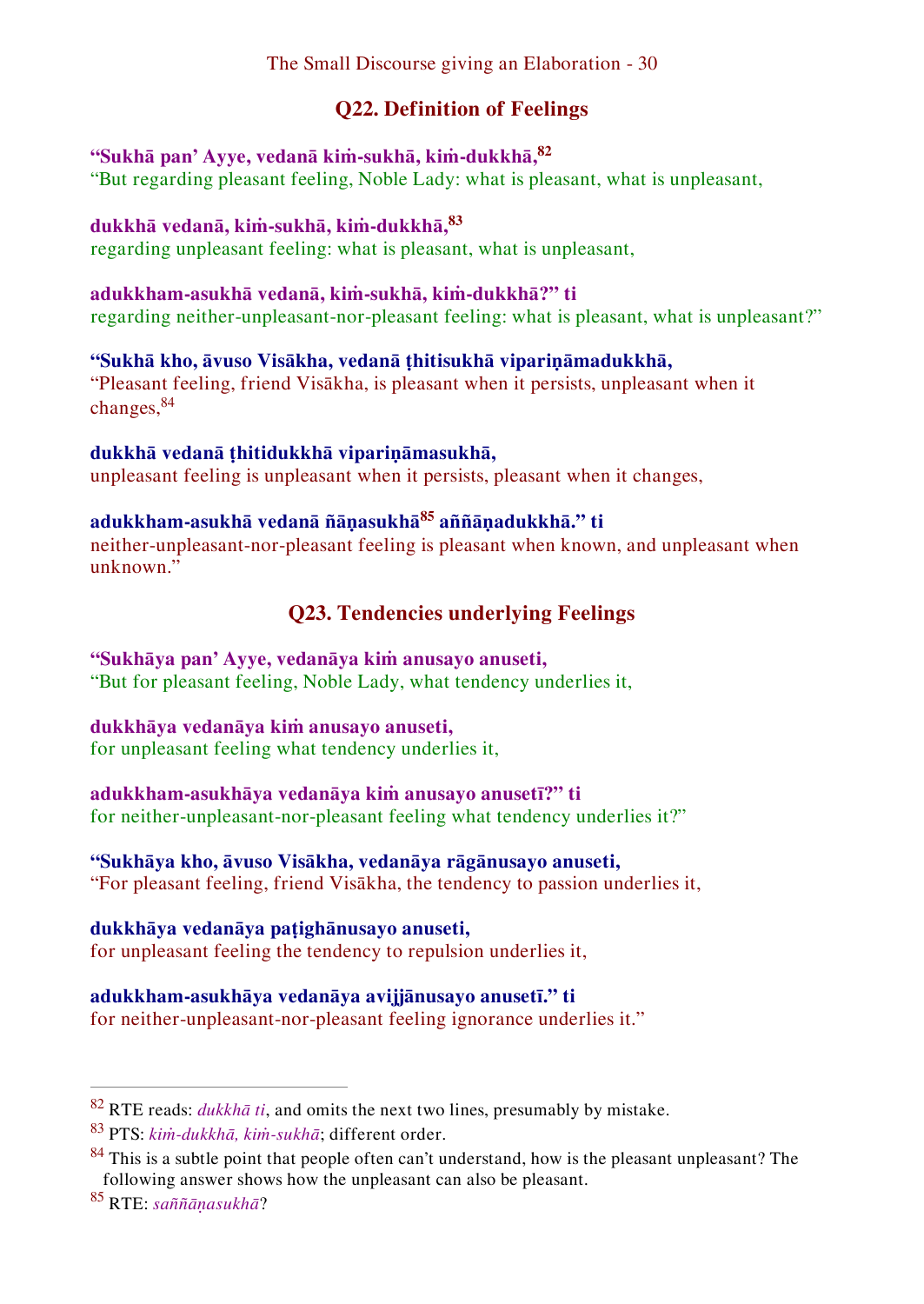## <span id="page-31-0"></span>**Q24. Range of Tendencies**

#### **"Sabbāya nu kho, Ayye, sukhāya vedanāya rāgānusayo anuseti,**

"But for all pleasant feeling, Noble Lady, does the tendency to passion underlie it,

#### **sabbāya dukkhāya vedanāya paṭighānusayo anuseti,**

for all unpleasant feeling does the tendency to repulsion underlie it,

#### **sabbāya adukkham-asukhāya vedanāya avijjānusayo anusetī?" ti**

for all neither-unpleasant-nor-pleasant feeling does the tendency to ignorance underlie it?"

#### **"Na kho, āvuso Visākha, sabbāya sukhāya vedanāya rāgānusayo anuseti,**

"Not for all pleasant feeling, friend Visākha, does the tendency to passion underlie it,

#### **na sabbāya dukkhāya vedanāya paṭighānusayo anuseti,**

not for all unpleasant feeling does the tendency to repulsion underlie it,

#### **na sabbāya adukkham-asukhāya vedanāya avijjānusayo anusetī." ti**

not for all neither-unpleasant-nor-pleasant feeling does the tendency to ignorance underlie it."

## <span id="page-31-1"></span>**Q25. Abandonment of Tendencies**

#### **"Sukhāya, pan' Ayye, vedanāya kiṁ pahātabbaṁ,**

"But for all pleasant feeling, Noble Lady, what should be abandoned,

#### **dukkhāya vedanāya kiṁ pahātabbaṁ,**

for all unpleasant feeling what should be abandoned,

#### **adukkham-asukhāya vedanāya kiṁ pahātabban?"-ti**

for all neither-unpleasant-nor-pleasant feeling what should be abandoned?"

#### **"Sukhāya kho, āvuso Visākha, vedanāya rāgānusayo pahātabbo,**

"For pleasant feeling, friend Visākha, the tendency to passion should be abandoned,

#### **dukkhāya vedanāya paṭighānusayo pahātabbo,**

for unpleasant feeling the tendency to repulsion should be abandoned,

#### **adukkham-asukhāya vedanāya avijjānusayo pahātabbo." ti**

for neither-unpleasant-nor-pleasant feeling the tendency to ignorance should be abandoned"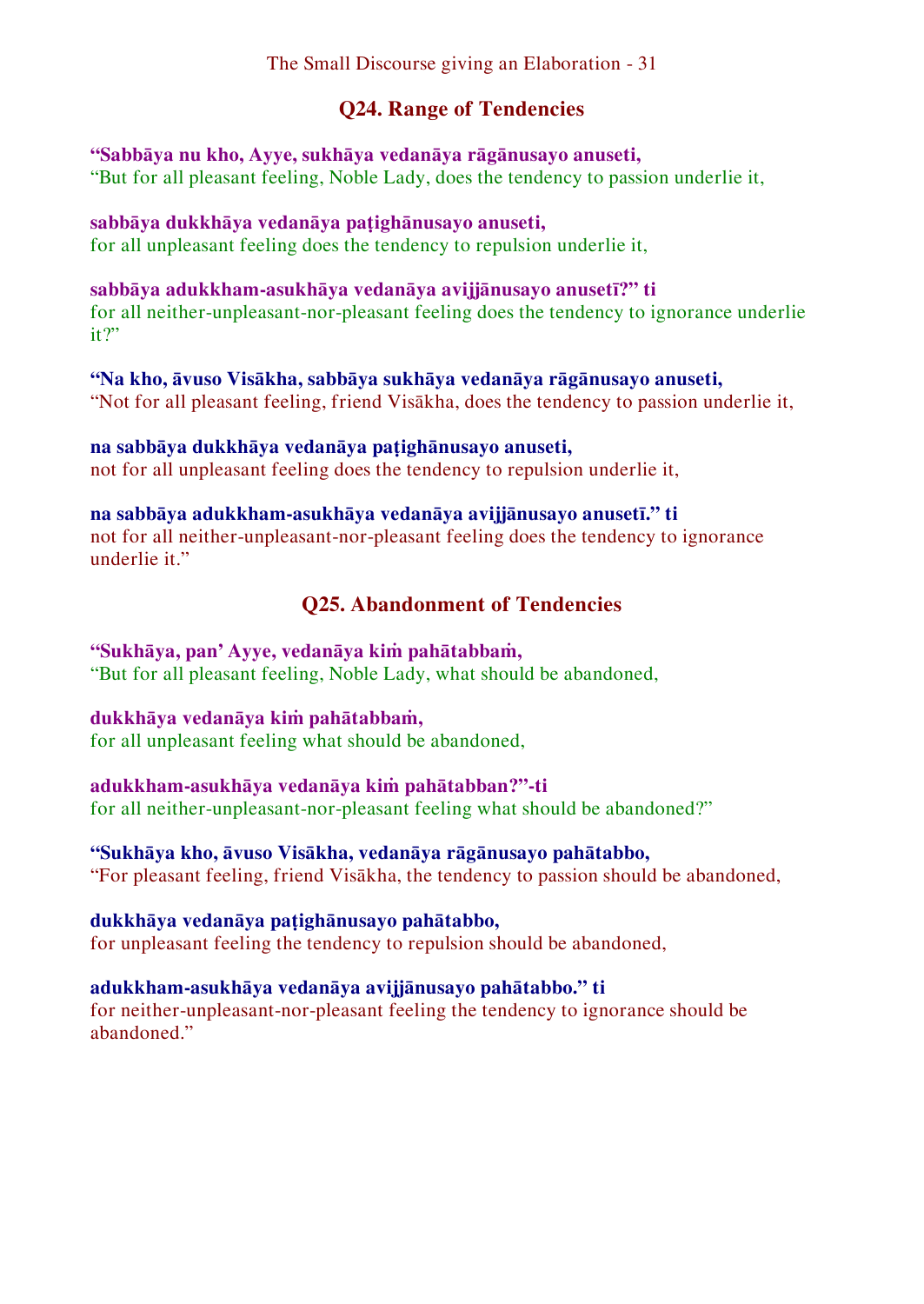## <span id="page-32-0"></span>**Q26. Necessity of Abandonment**

#### **"Sabbāya nu kho, Ayye, sukhāya vedanāya rāgānusayo pahātabbo,**

"But for all pleasant feeling, Noble Lady, (is there) a tendency to passion that should be abandoned,

#### **sabbāya dukkhāya vedanāya paṭighānusayo pahātabbo,**

for all unpleasant feeling (is there) a tendency to repulsion that should be abandoned,

**sabbāya adukkham-asukhāya vedanāya avijjānusayo pahātabbo?" ti** for all neither-unpleasant-nor-pleasant feeling (is there) a tendency to ignorance that should be abandoned?"

**"Na kho, āvuso Visākha, sabbāya sukhāya vedanāya rāgānusayo pahātabbo,**  "Not for all pleasant feeling, friend Visākha, (is there) a tendency to passion that should be abandoned,

#### **na sabbāya dukkhāya vedanāya paṭighānusayo pahātabbo,**

not for all unpleasant feeling (is there) a tendency to repulsion that should be abandoned,

#### **na sabbāya adukkham-asukhāya vedanāya avijjānusayo pahātabbo.**

not for all neither-unpleasant-nor-pleasant feeling (is there) a tendency to ignorance that should be abandoned.<sup>86</sup>

#### **Idhāvuso Visākha, bhikkhu, vivicceva kāmehi vivicca akusalehi dhammehi,**

Here, friend Visākha, a monastic, quite secluded from sense desires, secluded from unwholesome things,

#### **savitakkaṁ savicāraṁ, vivekajaṁ pītisukhaṁ,**

having thinking, reflection, and the happiness and rapture born of seclusion,

#### **paṭhamaṁ jhānaṁ upasampajja viharati.**

dwells having attained the first absorption.

#### **Rāgaṁ tena pajahati, na tattha rāgānusayo anuseti.**

On that basis passion is abandoned, and herein there is no more underlying tendency to passion.

#### **Idhāvuso Visākha, bhikkhu iti paṭisañcikkhati:**

Here, friend Visākha, a monastic considers thus:

<sup>86</sup> These answers are very unexpected, as indeed all the *anusaya do* have to be abandoned, and what is more Dhammadinnā explains how they are abandoned in the next part of her answer. Is there a textual corruption here?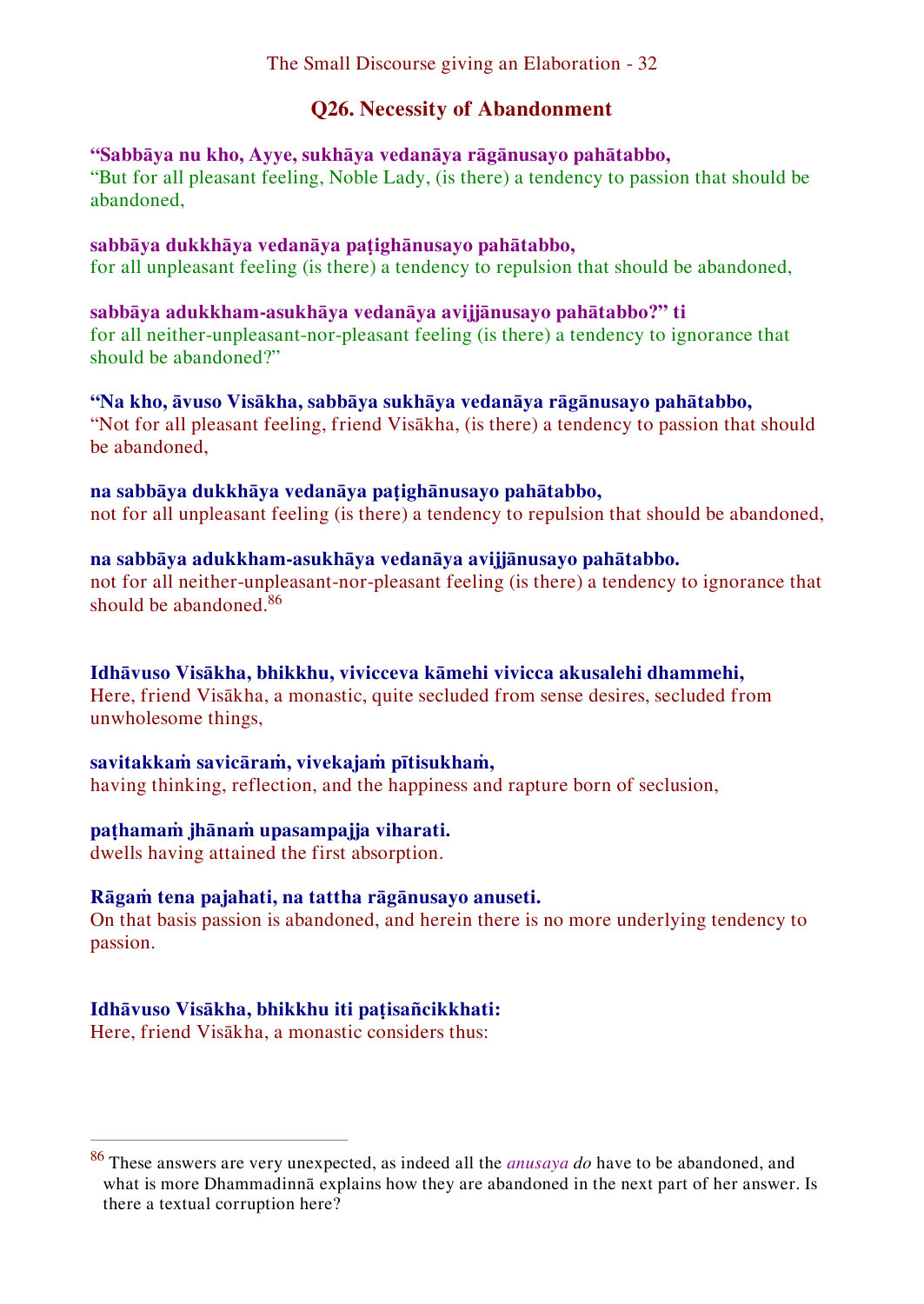**'Kudāssu<sup>87</sup> nāmāhaṁ tad-āyatanaṁ upasampajja viharissāmi**  'When will I dwell having attained that sphere

**yad-Ariyā etarahi āyatanaṁ upasampajja viharantī?' ti**  that the Noble Ones now dwell in having attained that sphere?'

## **Iti anuttaresu vimokkhesu pihaṁ upaṭṭhāpayato uppajjati**

Thus a longing to give attendance towards that unsurpassed freedom arises

## **pihāpaccayā<sup>88</sup> domanassaṁ.**

and with longing as condition sorrow (arises).

#### **Paṭighaṁ tena pajahati, na tattha paṭighānusayo anuseti.**

On that basis repulsion is abandoned, and herein there is no more underlying tendency to repulsion.

#### **Idhāvuso Visākha, bhikkhu sukhassa ca pahānā, dukkhassa ca pahānā,**

Here, friend Visākha, a monastic, having given up pleasure, given up pain, <sup>89</sup>

## **pubbe va somanassadomanassānaṁ atthaṅgamā,<sup>90</sup>**

and with the previous disappearence of mental well-being and sorrow,

#### **adukkham-asukhaṁ upekkhāsatipārisuddhiṁ,<sup>91</sup>**

without pain, without pleasure, and with complete purity of mindfulness owing to equanimity,

#### **catutthaṁ jhānaṁ upasampajja viharati.**

dwells having attained the fourth absorption.

#### **Avijjaṁ tena pajahati, na tattha avijjānusayo anusetī." ti**

On that basis ignorance is abandoned, and herein there is no more underlying tendency to ignorance."

 $\overline{a}$ 

<sup>91</sup> PTS: *upekhā*-.

<sup>87</sup> PTS: *Kuda-ssu*.

<sup>88</sup> BJT, ChS: -*ppaccayā*; RTE: *pihapaccayā*.

 $89$  We might have expected ellipsis markers to indicate the second and third absorptions, but they are absent, and we go from the first absorption straight to the fourth.

<sup>90</sup> BJT, PTS: *atthagamā*.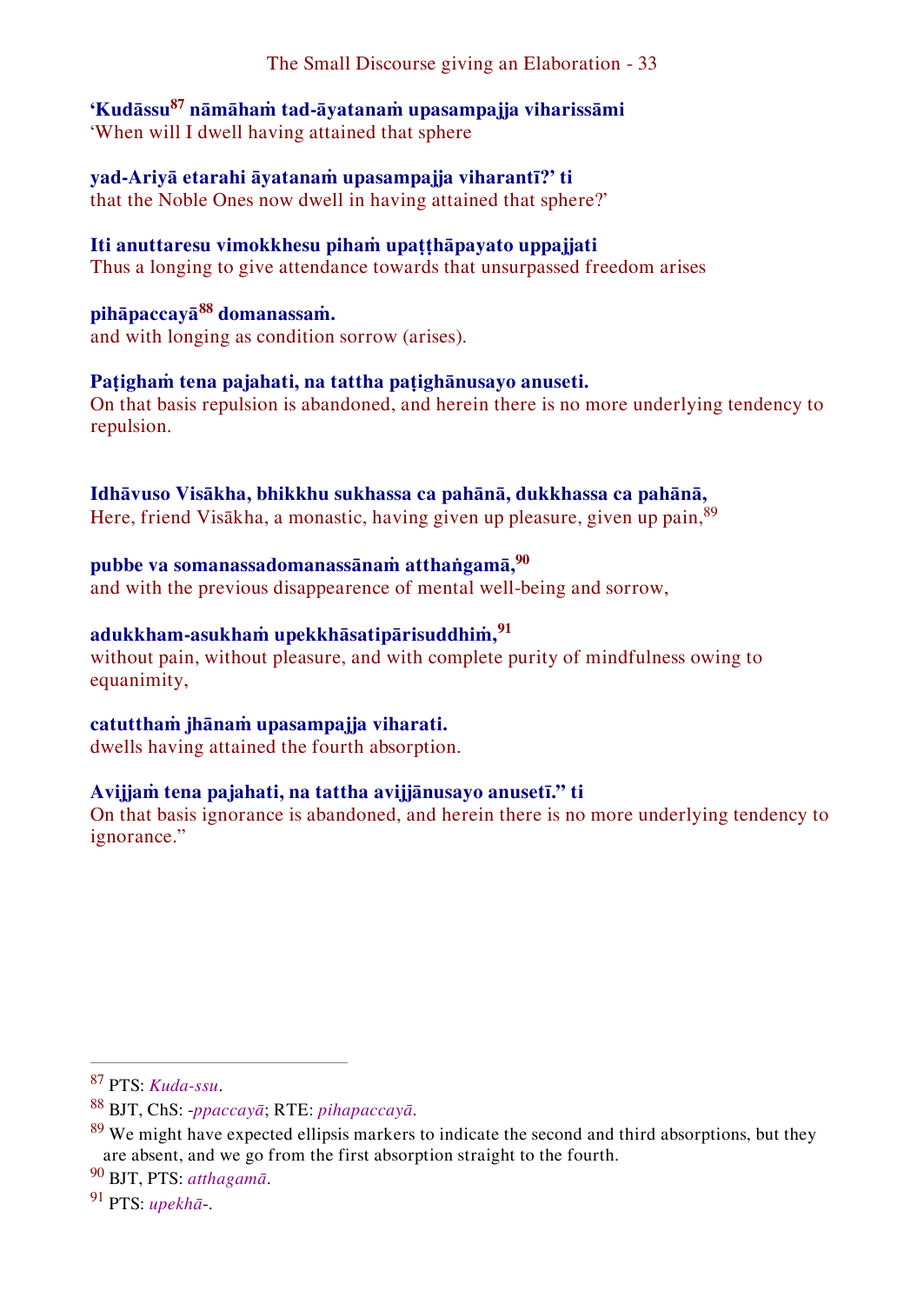## <span id="page-34-0"></span>**Q27. Complement of Unpleasant Feeling**

## **"Sukhāya pan' Ayye, vedanāya kiṁ paṭibhāgo?" ti**

"But for pleasant feeling, Noble Lady, what is the complement?"

**"Sukhāya kho, āvuso Visākha, vedanāya dukkhā vedanā<sup>92</sup> paṭibhāgo." ti** "For pleasant feeling, friend Visākha, the complement is unpleasant feeling."

## <span id="page-34-1"></span>**Q28. Complement of Pleasant Feeling**

**"Dukkhāya pan' Ayye, vedanāya kiṁ paṭibhāgo?" ti** "But for unpleasant feeling, Noble Lady, what is the complement?"

**"Dukkhāya kho, āvuso Visākha, vedanāya sukhā vedanā<sup>93</sup> paṭibhāgo." ti** "For unpleasant feeling, friend Visākha, the complement is pleasant feeling."

## **Q29. Complement of Neither-Unpleasant-nor-Pleasant Feeling**

**"Adukkham-asukhāya pan' Ayye, vedanāya kiṁ paṭibhāgo?" ti** "But for neither-unpleasant-nor-pleasant feeling, Noble Lady, what is the complement?"

**"Adukkham-asukhāya kho, āvuso Visākha, vedanāya avijjā paṭibhāgo." ti** "For neither-unpleasant-nor-pleasant feeling, friend Visākha, the complement is ignorance."

## <span id="page-34-3"></span><span id="page-34-2"></span>**Q30. Complement of Ignorance**

**"Avijjāya pan' Ayye, kiṁ paṭibhāgo?" ti** "But for ignorance, Noble Lady, what is the complement?"

### **"Avijjāya kho, āvuso Visākha, vijjā paṭibhāgo." ti**

"For ignorance, friend Visākha, the complement is understanding."

## <span id="page-34-4"></span>**Q31. Complement of Understanding**

# **"Vijjāya pan' Ayye, kiṁ paṭibhāgo?" ti**

 $\overline{a}$ 

"But for understanding, Noble Lady, what is the complement?"

**"Vijjāya kho, āvuso Visākha, vimutti paṭibhāgo." ti** "For understanding, friend Visākha, the complement is freedom."

<sup>92</sup> RTE, in place of *dukkhā vedanā* here, has *rāgo*, giving a meaning to the sentence: *For pleasant feeling, friend Visākha, the complement his again is rather odd, as w is passion*. See below for similar variants.

<sup>93</sup> RTE, in place of *sukhā vedanā* here, has *paṭigho*, giving a meaning to the sentence: *For unpleasant feeling, friend Visākha, the complement is repulsion*.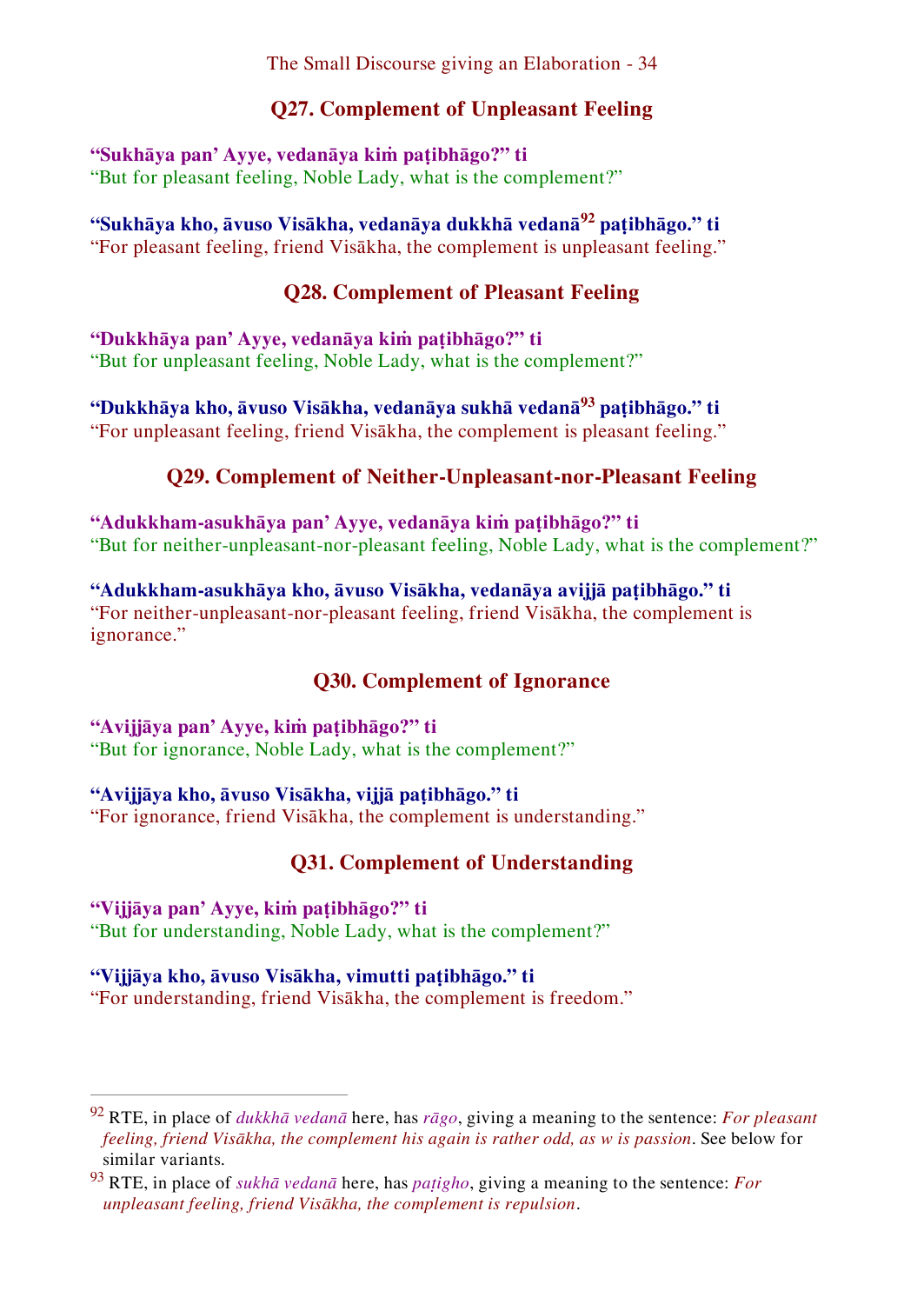## <span id="page-35-0"></span>**Q32. Complement of Freedom**

#### **"Vimuttiyā pan' Ayye, kiṁ paṭibhāgo?" ti**

"But for freedom, Noble Lady, what is the complement?"

## **"Vimuttiyā kho, āvuso Visākha, Nibbānaṁ paṭibhāgo." ti**

"For freedom, friend Visākha, the complement is Nibbāna."

## <span id="page-35-1"></span>**Q33. Complement of Nibbāna**

#### **"Nibbānassa pan' Ayye, kiṁ paṭibhāgo?" ti**

"But for Nibbāna, Noble Lady, what is the complement?"

#### **"Accasarāvuso<sup>94</sup> Visākha, pañhaṁ nāsakkhi pañhānaṁ pariyantaṁ gahetuṁ,** "You are not able to grasp, friend Visākha, answers to questions that are beyond your

limits,

### **Nibbānogadhaṁ hi, āvuso Visākha,**

like immersion in Nibbāna, friend Visākha,

### **brahmacariyaṁ nibbānaparāyanaṁ nibbānapariyosānaṁ.**

the spiritual life that ends in Nibbāna, that conclusion in Nibbāna.

### **Ākaṅkhamāno ca tvaṁ, āvuso Visākha,**

Desiring this,<sup>95</sup> friend Visākha,

## **Bhagavantaṁ upasaṅkamitvā etam-atthaṁ puccheyyāsi,**

approach the Fortunate One and you can ask him about this matter,

### **yathā ca te Bhagavā byākaroti tathā naṁ dhāreyyāsī." ti**

and just as the Fortunate One explains, so you should bear it in mind."

<sup>94</sup> ChS: *accayāsi āvuso*.

 $95$  This again is rather odd, as we might have expected the complement of the unconditioned Nibbāna to be conditioned states. Instead, first she says it is beyond his ability to understand, and then sends him to the Buddha if he wants to ask about this. The Buddha, however, has no further instruction for him, and simply confirms Ven Dhammadinnā's teaching.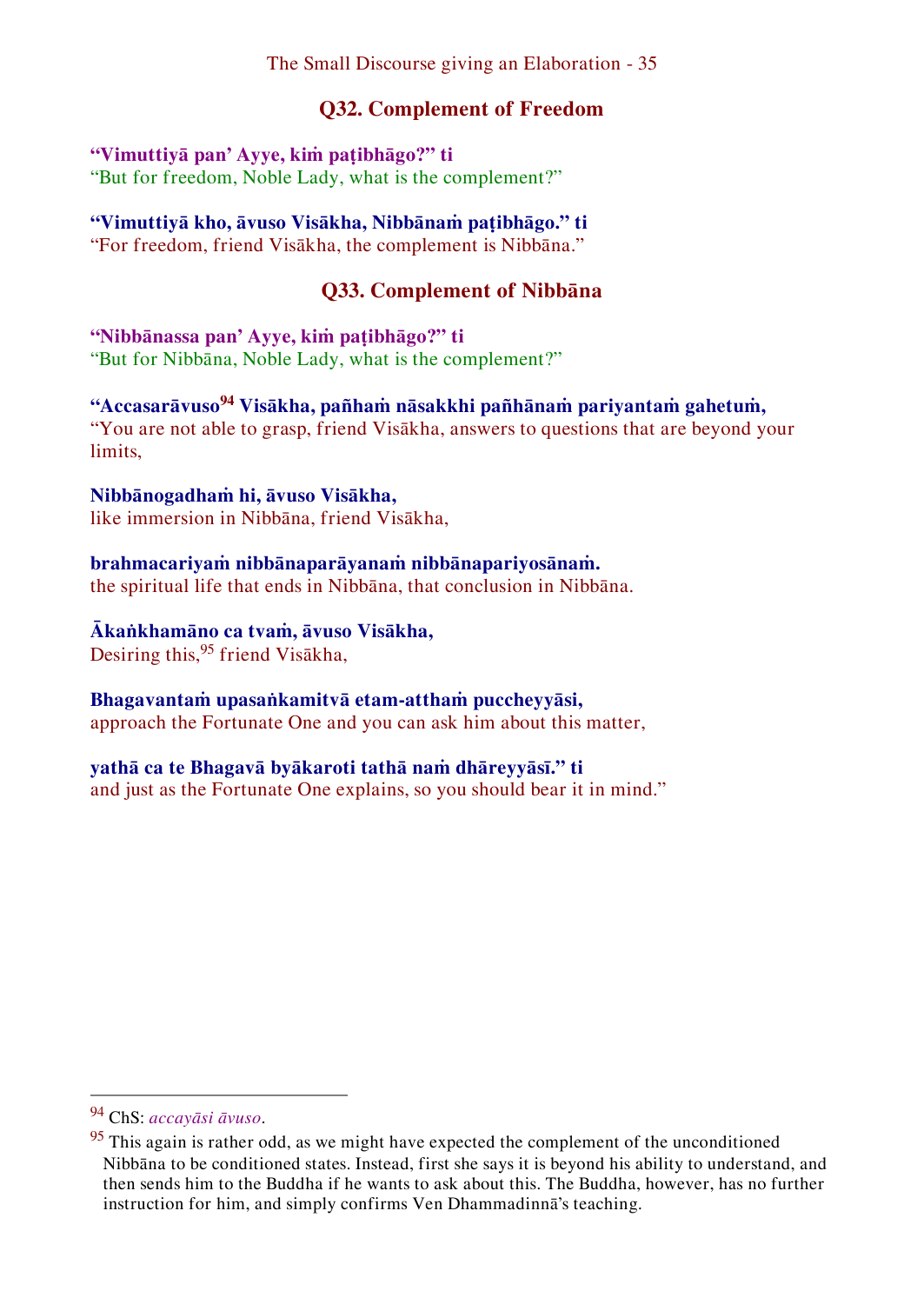## <span id="page-36-0"></span>**Interview with the Fortunate One**

#### **Atha kho Visākho upāsako,**  Then the devotee Visākha,

**Dhammadinnāya bhikkhuniyā bhāsitaṁ abhinanditvā anumoditvā,**  after greatly rejoicing and gladly receiving this word of the nun Dhammadinnā,

**uṭṭhāyāsanā Dhammadinnaṁ bhikkhuniṁ abhivādetvā padakkhiṇaṁ katvā,** having worshipped and circumambulated the nun Dhammadinnā,

**yena Bhagavā tenupasaṅkami,** approached the Fortunate One,

**upasaṅkamitvā Bhagavantaṁ abhivādetvā, ekam-antaṁ nisīdi.** and after approaching and worshipping the Fortunate One, he sat down on one side.

**Ekam-antaṁ nisinno kho Visākho upāsako yāvatako ahosi** While sitting on one side the devotee Visākha

**Dhammadinnāya bhikkhuniyā saddhiṁ kathāsallāpo**  ° related the whole conversation he had had with the nun Dhammadinnā

**taṁ sabbaṁ Bhagavato ārocesi.** to the Fortunate One.

**Evaṁ vutte, Bhagavā Visākhaṁ upāsakaṁ etad-avoca:**  That being said, the Fortunate One said this to the devotee Visākha:

**"Paṇḍitā, Visākha, Dhammadinnā bhikkhunī,**  "Wise, Visākha, is the nun Dhammadinnā,

**mahāpaññā, Visākha, Dhammadinnā bhikkhunī,** having great wisdom, Visākha, is the nun Dhammadinnā,

**mamaṁ<sup>96</sup> ce pi tvaṁ, Visākha, etam-atthaṁ puccheyyāsi,**  if you were to ask me, Visākha, the same matter,

**aham-pi taṁ evam-evaṁ<sup>97</sup> byākareyyaṁ,**  I would answer it in the same way,

**yathā taṁ Dhammadinnāya bhikkhuniyā byākataṁ,**  in the way the nun Dhammadinnā has answered,

<sup>96</sup> ChS, RTE: *maṁ*.

<sup>97</sup> ChS, RTE: *evam-eva*.